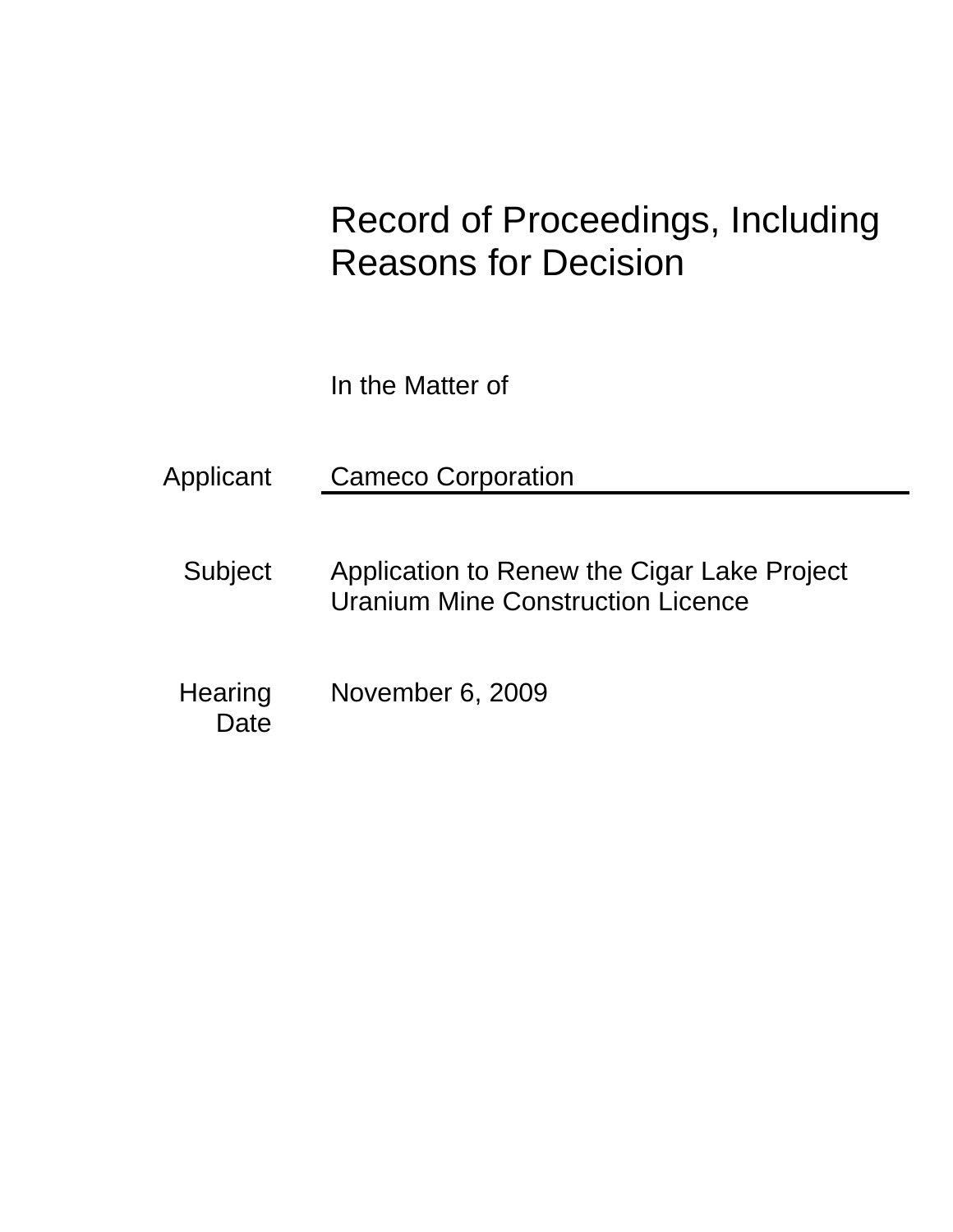# **RECORD OF PROCEEDINGS**

| Applicant:                                                                  | Cameco Corporation                                                                      |                                       |  |
|-----------------------------------------------------------------------------|-----------------------------------------------------------------------------------------|---------------------------------------|--|
| Address/Location:                                                           | $2121 - 11$ <sup>th</sup> Street West, Saskatoon, Saskatchewan                          |                                       |  |
| Purpose:                                                                    | Application to renew the Cigar Lake Project Uranium Mine<br><b>Construction Licence</b> |                                       |  |
| Application received:                                                       | <b>August 6, 2009</b>                                                                   |                                       |  |
| Date of hearing:                                                            | November 6, 2009                                                                        |                                       |  |
| Location:                                                                   | Saskatoon Travelodge Hotel, 106 Circle Drive West, Saskatoon,<br>Saskatchewan           |                                       |  |
| Members present:                                                            | M. Binder, Chair<br>R. Barriault<br>C.R. Barnes<br>A. Harvey                            | M. McDill<br>A. Graham<br>D. Tolgyesi |  |
| Secretary:<br><b>Recording Secretary:</b><br><b>Senior General Counsel:</b> | M. Leblanc<br>S. Dimitrijevic<br>J. Lavoie                                              |                                       |  |

| <b>Applicant Represented By</b>                               | <b>Document Number</b> |                        |
|---------------------------------------------------------------|------------------------|------------------------|
| • J. Grandey, President and CEO                               |                        |                        |
| • T. Gitzel, Senior Vice-president, Chief Operating Officer   |                        | CMD 09-H12.1           |
| • B. Steane, Vice-President, Major Projects                   |                        | CMD 09-H12.1A          |
| • G. Goddard, General Manager, Cigar Lake Project             |                        | CMD 09-H12.1B          |
| • G. Merasty, Vice-President, Corporate Social Responsibility |                        |                        |
| <b>CNSC</b> staff                                             |                        | <b>Document Number</b> |
| $\bullet$ R. Jammal                                           | $\bullet$ K. Scissons  |                        |
| $\bullet$ S. Akhter                                           | $\bullet$ M. Rinker    | CMD 09-H12             |
| $\bullet$ S. Nguyen                                           |                        | CMD 09-H12.A           |
| <b>Intervenors</b>                                            |                        | <b>Document Number</b> |
| See appendix A                                                |                        |                        |

**Licence:** Renewed<br>Date of Decision: November

November 6, 2009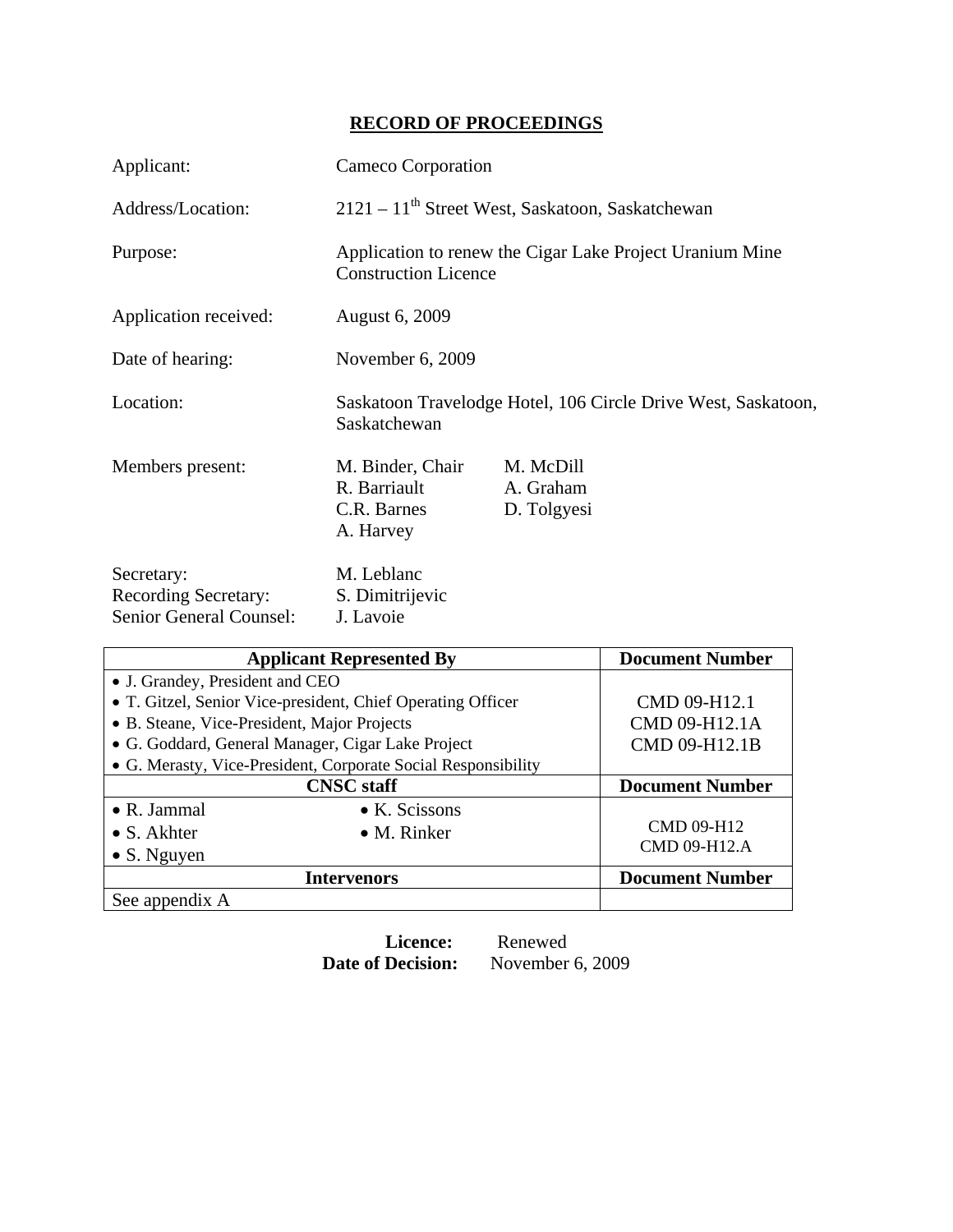# **Table of Contents**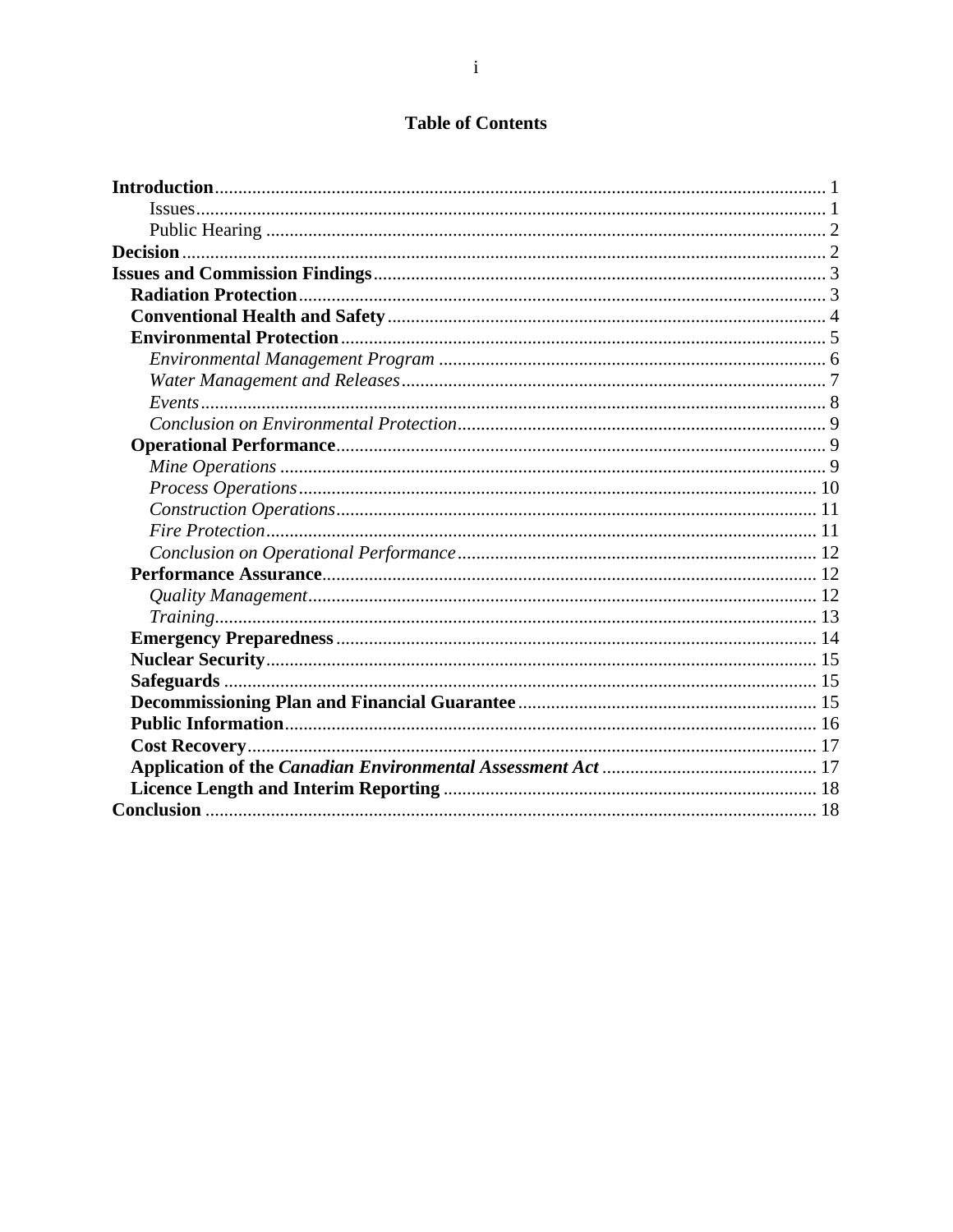## **Introduction**

- <span id="page-3-0"></span>1. Cameco Corporation (Cameco) has applied to the Canadian Nuclear Safety Commission<sup>1</sup> (CNSC) for the renewal of the Cigar Lake Project Uranium Mine Construction Licence UMCL-MINE-CIGAR.02/2009, which expires on December 31, 2009. In the current application, Cameco is seeking approval to complete the mine remediation and resume normal mine development activities during a four-year licence term.
- 2. The Cigar Lake Project is located within the Athabasca Basin of the Precambrian Shield in northern Saskatchewan, about 660 kilometers north of Saskatoon. The mine site is located east of Cigar Lake at the south end of Waterbury Lake. The ore lies approximately 420 to 450 meters below surface, in a highly altered clay and sandstone host rock, positioned at the unconformity between the basement rock and overlying sandstone. The sandstone is fully saturated with water at hydrostatic pressure.
- 3. The original three-year licence for this project was granted in December 2004. Following the water inflow events in 2006 that flooded the mine workings and a shaft in development, the Commission granted a two-year amended construction licence in November 2007 authorizing Cameco to conduct remediation activities from the surface. The licence was further amended by a panel of the Commission in June 2008 to allow Cameco to proceed with mine dewatering and limited scope remediation activities underground.
- 4. After a new inflow forced suspension of mine dewatering in August 2008, Cameco determined that it would be beneficial to complete a technical assessment and root cause analysis of the new inflow. This work has been completed and abatement of the source of the August 2008 inflow is completed. Cameco begun dewatering of the mine on October 22, and plans to re-enter the underground to secure and assess the mine, so that restoring of underground mine services and facilities can begin.

## Issues

- 5. In considering the application, the Commission was required to decide, pursuant to subsection [2](#page-3-2)4(4) of the *Nuclear Safety and Control Act*<sup>2</sup> (NSCA):
	- a) if Cameco is qualified to carry on the activity that the amended licence would authorize; and
	- b) if, in carrying on that activity, Cameco would make adequate provision for the protection of the environment, the health and safety of persons and the maintenance of national security and measures required to implement international obligations to which Canada has agreed.

 $\overline{a}$ 

<span id="page-3-1"></span><sup>&</sup>lt;sup>1</sup> In this *Record of Proceedings*, the *Canadian Nuclear Safety Commission* is referred to as the "CNSC" when referring to the organization and its staff in general, and as the "Commission" when referring to the tribunal component.

<span id="page-3-2"></span><sup>2</sup> Statutes of Canada, S.C. 1997, c. 9.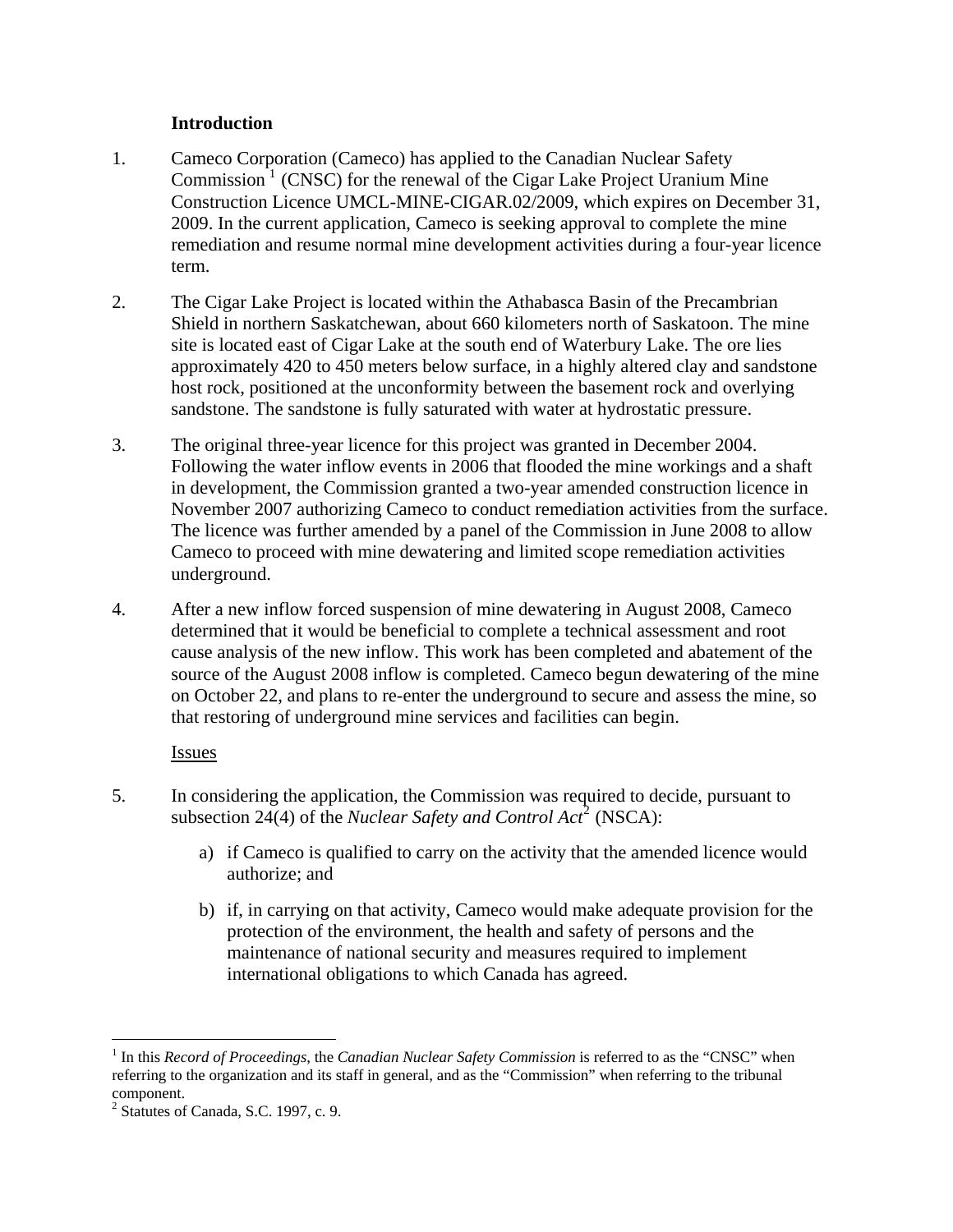#### Public Hearing

<span id="page-4-0"></span>6. The Commission, in making its decision, considered information presented for a public hearing held on November 6, 2009 in Saskatoon, Saskatchewan. The public hearing was conducted in accordance with the *Canadian Nuclear Safety Commission Rules of*  Procedure<sup>[3](#page-4-1)</sup>. During the public hearing, the Commission received written submissions and heard oral presentations from CNSC staff (CMD 09-H12 and CMD 09-H12.A) and Cameco (CMD 09-H12.1, CMD 09-H12.1A and CMD 09-H12.1B). The Commission also considered submissions from two intervenors (see Appendix A for a detailed list of interventions).

## **Decision**

7. Based on its consideration of the matter, as described in more detail in the following sections of this *Record of Proceedings*, the Commission concluded that Cameco is qualified to carry on the activity that the licence will authorize. The Commission also determined that Cameco, in carrying on that activity, will make adequate provision for the protection of the environment, the health and safety of persons and the maintenance of national security and measures required to implement international obligations to which Canada has agreed. Therefore,

> the Commission, pursuant to section 24 of the *Nuclear Safety and Control Act*, renews the Uranium Mine Construction Licence issued to Cameco Corporation for its Cigar Lake Project located in the Athabasca Basin of northern Saskatchewan. The licence, UMCL-MINE-CIGAR.00/2013, is valid from January 1, 2010 to December 31, 2013 unless suspended, amended, revoked or replaced.

- 8. The Commission includes in the licence the conditions recommended by CNSC staff as set out in the draft licence attached to CMD 09-H12, with the following change: the licence (Appendix D) is modified to show clear distinction between required regulatory limits and reportable values that would include interim action levels.
- 9. With this decision, the Commission requests that Cameco and CNSC staff prepare an interim report that will provide a summary of the remediation activities and safety performance of the Cigar Lake Project. The reports shall be presented at a proceeding of the Commission in approximately May 2011.

<u>.</u>

<span id="page-4-1"></span><sup>&</sup>lt;sup>3</sup> Statutory Orders and Regulations, S.O.R./2000-211.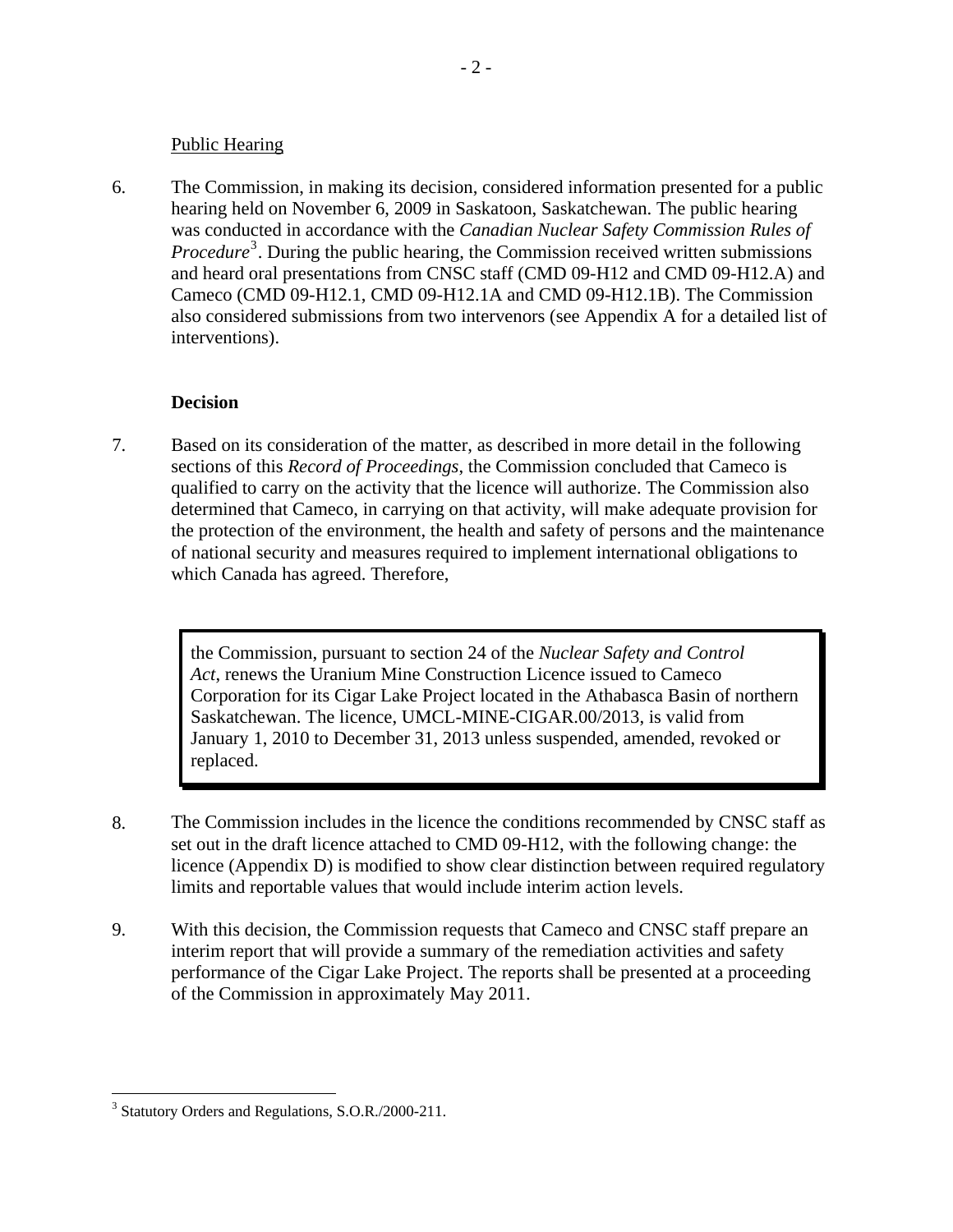#### **Issues and Commission Findings**

<span id="page-5-0"></span>10. In making its decision, the Commission considered a number of issues related to Cameco's qualification to carry out the proposed activities and the adequacy of the proposed measures for protecting the environment, the health and safety of persons, national security and international obligations to which Canada has agreed. The Commission's findings, based on the consideration of all of the information and submissions available on the record for the hearing, are summarized below.

#### **Radiation Protection**

- 11. CNSC staff informed the Commission that Cameco has in place a Radiation Protection (RP) Program Manual that describes a comprehensive RP Program for the remediation, construction and operation of the Cigar Lake mine. Core activities include management oversight of RP, ongoing RP training, radiation exposure and dose control, contamination control, dosimetry management, measurements and monitoring and the Radiation Code of Practice.
- 12. Cameco informed the Commission on the improvements implemented to its RP Program. Cameco said that changes to instrumentation, which have improved the sensitivity and reliability of monitoring devices, as well as increased staffing have strengthened radiation protection at Cigar Lake in preparation for re-entry to the mine, as part of Phase 2, 3, 4 and 5 of the remediation plan.
- 13. CNSC staff stated that full implementation of the RP Program, paused after the water inflow event, will be continued with resumption of mine dewatering and re-entry into the mine. CNSC staff added that minor deficiencies identified during the recent revision of the program documents would not compromise the health and safety of workers, and will be addressed and corrected by Cameco. Verification of elements of the program was included in compliance inspections conducted by CNSC staff and provincial inspectors.
- 14. CNSC staff rated the program and its implementation as meeting requirements.
- 15. CNSC staff reported that routine compliance verification activities included on-site inspections and review of unusual occurrence reports, and monthly, quarterly and annual compliance reports. CNSC staff noted that there have been no unusual occurrences reported since the mine water inflow event and no enforcement actions pertaining to radiation protection were issued as a result of these inspections.
- 16. CNSC staff further reported to the Commission that Phase 4 of the Remediation Project may include the removal of significant amounts of equipment from the mine for salvage or disposal in appropriate areas. CNSC staff stated that it will verify the implementation of Cameco's radiation clearance monitoring procedures to ensure that radioactive contaminated material is stored in appropriate locations and not released from the site.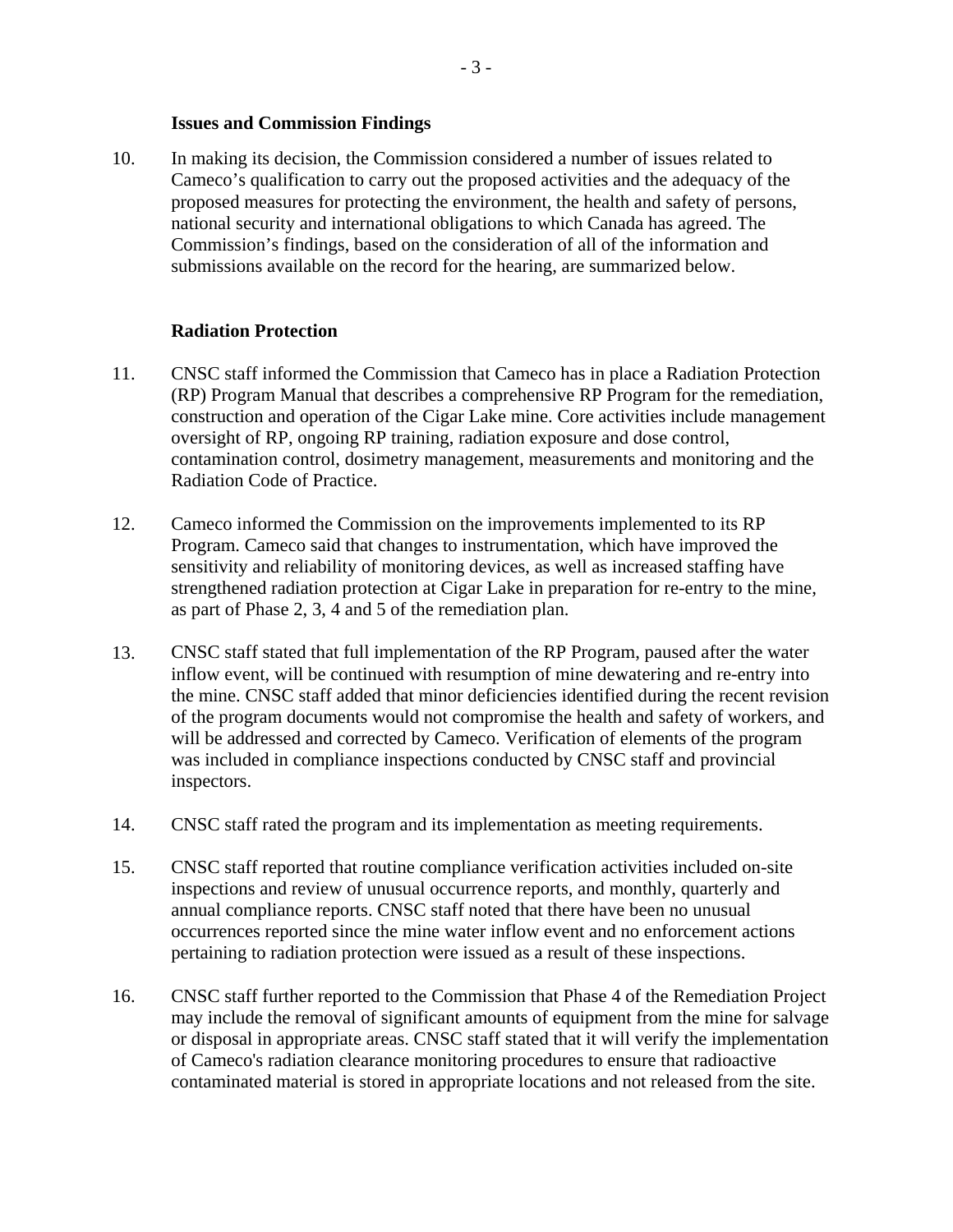- <span id="page-6-0"></span>17. The Commission sought more information on the removal of equipment from the flooded mine for salvage or disposal and asked about the level of its contamination. Cameco responded that there is an extensive list of equipment that needs to be assessed in terms of whether it could be salvaged or should be disposed. Cameco noted that the equipment may be contaminated; however, since the development at Cigar Lake did not reach into the ore body, the level of contamination is believed to be low.
- 18. Cameco also informed the Commission on radiation exposure to workers during the expiring licence period. Cameco stated that the full-time equivalent effective dose for 2008 was 0.13 millisieverts (mSv), far below the regulatory limit. No workers received an effective dose in excess of the regulatory limits, which are 50 mSv/y and 100 mSv per five years. Cameco added that it continues to routinely monitor the area to ensure that workers' exposures are as low as reasonably achievable.
- 19. Based on the above information and considerations, the Commission concludes that Cameco has made adequate provision for the protection of people from radiation at the Cigar Lake Project.

## **Conventional Health and Safety**

- 20. Cameco informed the Commission that it had adopted safety culture principles promoted by the International Atomic Energy Agency (IAEA) that include safety as a first priority, accountability, critical role of safety leadership, and important role of training and learning in development of safety culture.
- 21. Cameco added that improved decision-making, based on formal risk assessment processes, is another important aspect of Cigar Lake Project's safety culture. Accordingly, Cameco developed new divisional standards for mine development coupled with a new corporate mining technical oversight process. In addition to the corporate standards and technical oversight process, risk assessments are used to assess ongoing developments and changes on the site. A cornerstone of risk-based planning, assessment and implementation is the application of hold points, which represent key points in the project with identified prerequisites that must be satisfied to allow activities to proceed.
- 22. Cameco further informed the Commission that it had implemented a corrective action protocol and a quality monitoring system for safety critical items acquired for the site.
- 23. Cameco stated that it had implemented a revised Safety and Health Management Program to enhance identification and mitigation of risks. The revised program includes provisions for planned inspections, pre-use inspections, a safety permit system, occupational health committees, health centre operation, incident investigations and the management of safety equipment. CNSC noted that the Safety and Health Management Program has increased emphasis on risk assessment and risk management and was designed to reduce or eliminate all identified hazards.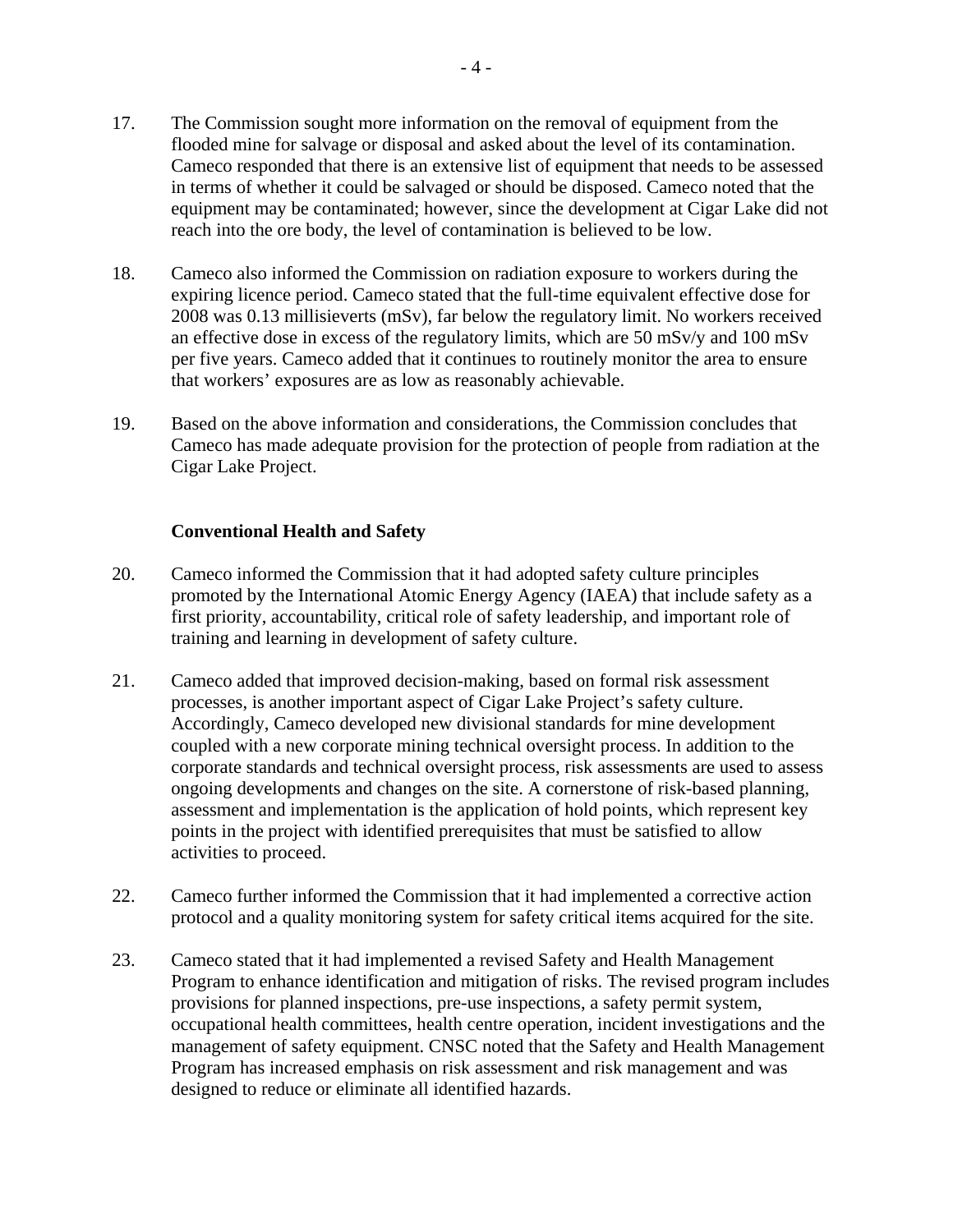- <span id="page-7-0"></span>24. CNSC staff noted that Cameco has improved a number of programs to increase staff and contractor awareness of health and safety issues, and rated the program and its implementation as meeting requirements.
- 25. CNSC staff reported that inspections with regard to safety and health management had been carried out by CNSC Project Officers and Saskatchewan Ministry of Advanced Education, Employment and Labour (Saskatchewan Labour) inspectors during the review period. All contraventions under Saskatchewan Labour's *Occupational Health and Safety Regulations* and "Action Notices/Recommendations" under the *Nuclear Safety and Control Act* had been adequately addressed by Cameco.
- 26. Cameco presented a historical overview of the Cigar Lake Project safety performance for the 2005 – 2009 period, and reported that the project's lost-time frequency level was less than half the average for Saskatchewan's mining industry, with one lost-time injury in 2009. Cameco noted that such a performance had been achieved during remediation of the 465 metre level inflow, which had involved drilling, pouring concrete and grout injection by contractors with limited on-site experience at Cigar Lake.
- 27. The Commission sought more details about methods used to calculate severity and lost time injury frequency. Cameco explained that it reports both severity and lost time injury frequency according to the standards used in the Province of Saskatchewan.
- 28. With respect to contractors' participation in safety initiatives and training, Cameco informed the Commission that it had initiated the contractor safety summit as an annual event in 2008, to share best practices and promote safety culture among contract workers. The last event took place in Saskatoon on October 2009, gathering 27 individuals from 11 companies.
- 29. The Commission asked for explanation for the changes in ratio of contractors-to-Cameco working hours. Cameco explained that the number of contractor hours would tend to decrease or increase depending on the nature and amount of work that is taking place; reduced surface construction and focussing on remediation activities would reflect in a lower number of contractor hours. Another factor that contributed to increased Cameco hours was the implementation of increased contractor oversight by Cameco since 2006, to ensure that planning, execution and compliance with plans, procedures and work instructions are assured.
- 30. Based on this information, the Commission is satisfied that Cameco has made adequate provision for the protection of persons from conventional hazards at the Cigar Lake Project.

#### **Environmental Protection**

31. To determine whether Cameco will make adequate provisions to protect the environment while carrying out the proposed remediation activities at the Cigar Lake site, the Commission considered the potential for these activities to adversely affect the environment.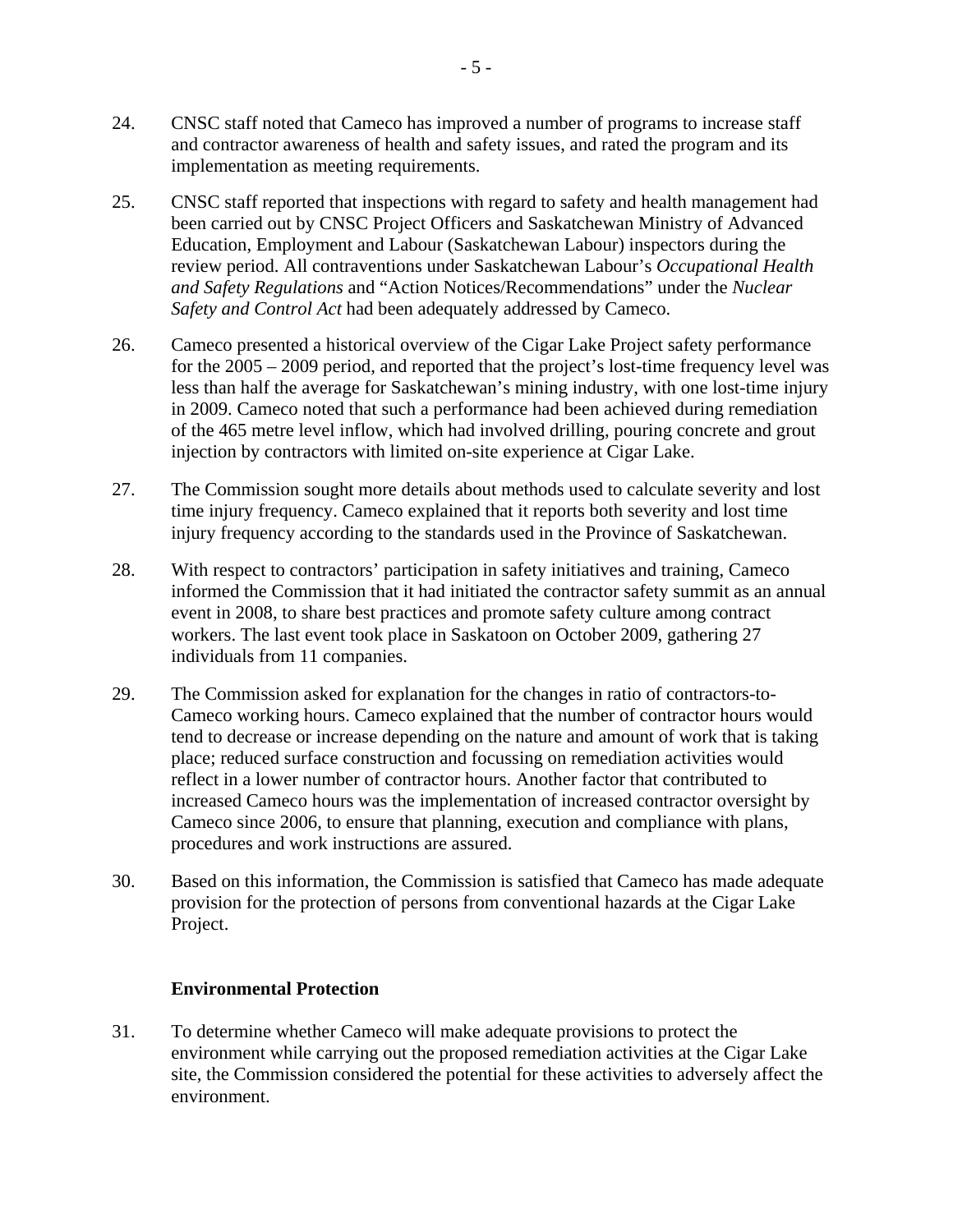#### *Environmental Management Program*

- <span id="page-8-0"></span>32. Cameco informed the Commission about its Environmental Management Program at Cigar Lake, which ensures that the surrounding environment is minimally impacted by site activities. Core activities of the program include ongoing effluent monitoring, environmental information gathering, and spill prevention and response.
- 33. CNSC staff informed the Commission that the environmental protection policies, programs and procedures implemented by the Cigar Lake Project are incorporated into the Environmental Management Program which had been significantly revised in October 2007 to reflect additional monitoring stations and to harmonize the monitoring program with that of Saskatchewan Ministry of Environment (Saskatchewan Environment). The Program was arranged according to the International Organization for Standardization (ISO 14001).
- 34. CNSC staff reported that it had conducted a review of the Environmental Protection Program area to assess the adequacy with respect to the CNSC S-296 standard, *Environmental Protection Polices, Programs and Procedures for a Class I Nuclear Facility and Uranium Mines and Mills[4](#page-8-1)* . It was concluded that the environmental policy, identification of environmental aspects, the use of objectives and targets, roles and responsibilities, communication, emergency preparedness and response, and documentation processes have met expectations.
- 35. CNSC staff further reported that it had conducted, together with Saskatchewan Environment inspectors, regular compliance inspections to assess site facilities and operations with respect to various aspects of the Environmental Management Program. All CNSC action notices and recommendations identified within inspections had been adequately addressed by Cameco.
- 36. CNSC staff further informed the Commission that Cameco had submitted its *2008 Annual Environmental Report* for the Cigar Lake project, which has been reviewed by CNSC staff. CNSC staff stated that it is of the opinion that the Environmental Protection Program area will address any environmental considerations resulting from the proposed activities, including non-routine events that may arise.
- 37. CNSC staff concluded from the results of the compliance program activities that the Cigar Lake Environmental Management Program and its implementation meet requirements.

#### *Environmental Monitoring*

38. With respect to radiation protection monitoring reporting, the Commission expressed concerns that sampling frequency was not defined in the licence conditions. CNSC staff explained that the reporting includes environmental monitoring reports, the program being realized through consultation with the Province of Saskatchewan, and that CNSC staff wanted to maintain some flexibility so that potential changes or improvements to the monitoring program would not require a hearing or modification of the licence by the Commission.

 $\overline{a}$ 

<span id="page-8-1"></span><sup>4</sup> Published by CNSC in March 2006, ISBN 0-662-43040-9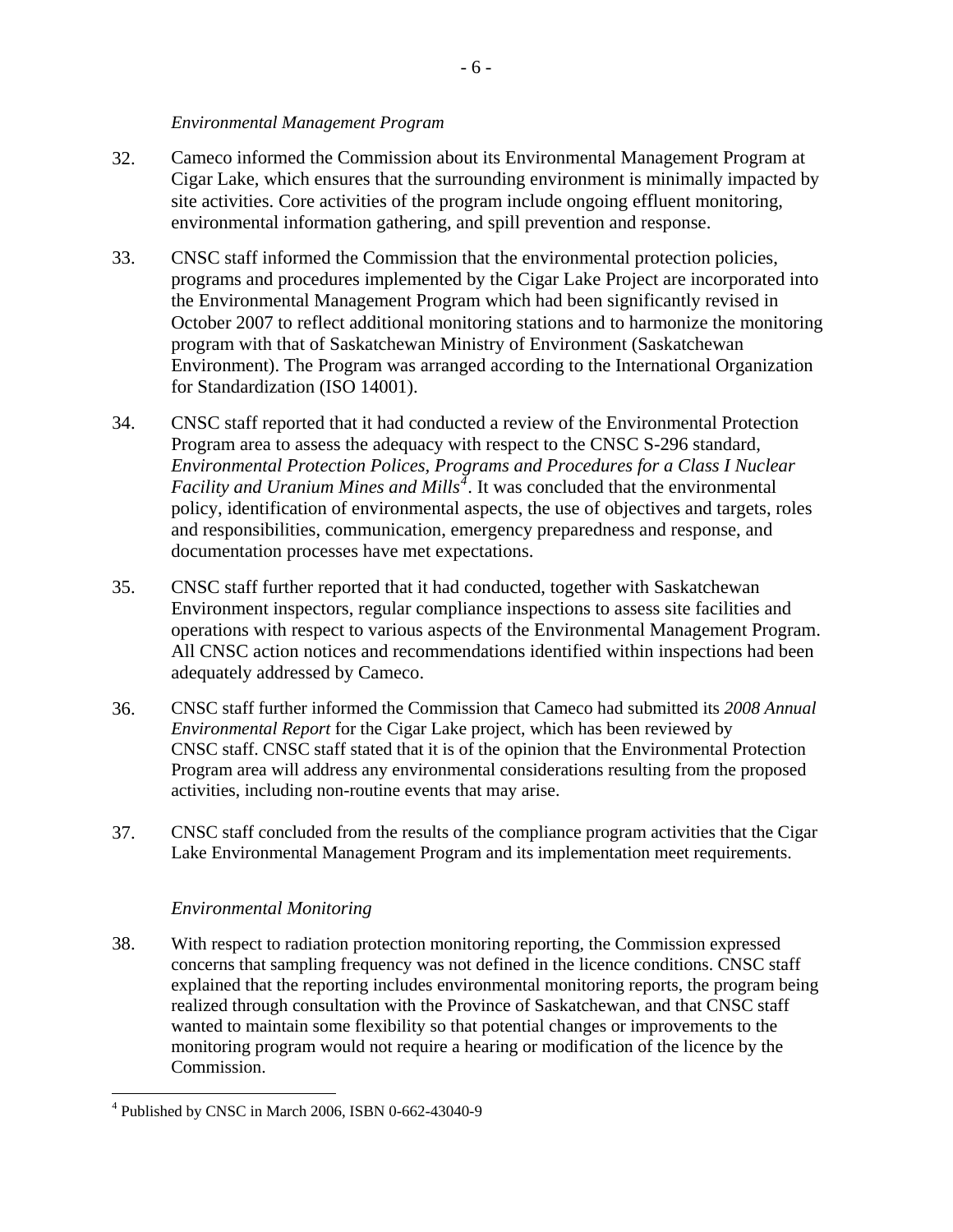- <span id="page-9-0"></span>39. Cameco provided details about its mine dewatering systems and procedures that have been designed to ensure environmental protection. Cameco stated that all piping from the borehole 465-metre level pumps is now equipped with secondary containment and includes leak-detection probes. It is inspected regularly, to identify any release of water to secondary containment.
- 40. Cameco added that, as a preparatory measure for the resumption of dewatering, it has enhanced communication and co-ordination with the Rabbit Lake laboratory to ensure timely turnaround of treated water pond fill analyses. This action is taken as a response to expected increase in number and frequency of requests for analyses, which may require laboratory access on a 24-hour per day basis during the final stages of dewatering.

#### *Water Management and Releases*

- 41. With respect to water management, the Commission asked about the expected amounts of treated water during the Phase 4 and Phase 5 activities, and potential releases of untreated water in the case of insufficient treating capacity. Cameco responded that the amount of treated water would be the limit for the release to the environment, and that untreated water would not be discharged to the environment.
- 42. The Commission inquired on the quality of water effluents, and asked about contaminants released to the environment. Cameco responded that only a limited amount of water had been discharged over the last couple of years. Samples of the water were regularly collected and analysed prior to its release. The analyses, including data for molybdenum, selenium, chlorides, carbonates and other contaminants, have shown that the discharges have met all of the regulatory limits.
- 43. Northern Saskatchewan Environmental Quality Committee (NSEQC), in its intervention, supported the renewal of the Cigar Lake construction licence and noted that Cameco had carefully explained the reasons for the proposed redirection of regular effluent discharges from Aline Creek to the middle of Seru Bay of Waterbury Lake. However, NSEQC stated that it still has concerns about changing this discharge point of the mine regular inflow, and expressed its hope that this issue would be resolved through the ongoing environmental assessment. NSEQC added that it had received a letter from Cameco with assurances that the Cigar Lake water management plan will be discussed with the NSEQC.
- 44. The Commission sought more information on the interim action levels for authorized effluent discharge, presented by CNSC staff in the Appendix D of the proposed construction licence. CNSC staff explained that action levels have been included in the licence, as an interim measure, with intention to show transparency to the public with respect to regulatory oversight of the key parameters of interest, in comparison to effluent limits.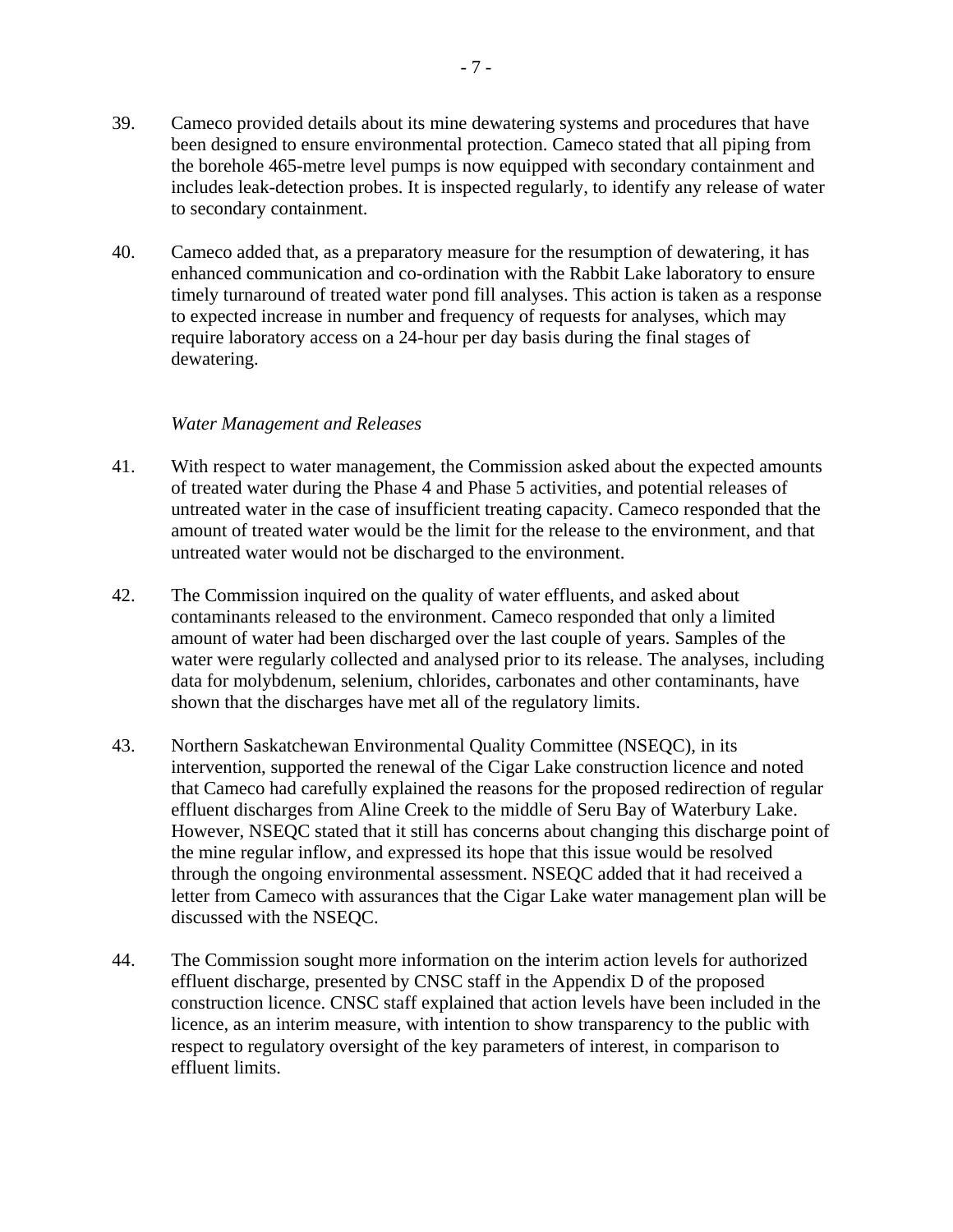- <span id="page-10-0"></span>45. Cameco explained its view regarding incorporation of the action levels in the licence and stated that it sees action levels as an operational tool that indicates how the operation is functioning, rather than a regulatory limit. Cameco suggested that action levels be incorporated in a code of practice instead of in a licence condition, and noted that, since action levels are internal operational measures that might be changed rather often, every change may have to be approved by the Commission if they are included in the licence. Cameco also suggested that, for the sake of transparency, action levels could be posted on the company's web site or made publicly available in some other way. In this regard, the Commission authorizes the director of CNSC Uranium Mines and Mills Division to approve all hold points related to this project; licence amendments, if any, will be approved by the Commission.
- 46. The Commission expressed its intention to introduce in operating licences values for authorized effluent discharge and include action levels as a proactive disclosure of what has been measured and against which standard. In that sense, standard values, actual measured values and triggers for concern that initiate appropriate procedures should be clearly indicated in licence conditions and should be reported by a licensee. The intention of the Commission has not been to use these values as regulatory limits.

#### *Events*

- 47. Cameco informed the Commission that there were no spills in 2008, and reported that on March 18, 2009 about 1400 cubic metres of treated water from the mine was released to the environment from monitoring ponds due to damages in the pond liners caused by ice movement. Cameco added that there was no significant effect to the environment, since the ponds hold already treated mine water that awaits its release to the environment. Cameco stated that the design of the pond liners had been changed to avoid future occurrences.
- 48. The Commission sought more information about pond liner materials and asked if the damaged liner was appropriate for harsh winter conditions. Cameco responded that the liners were made of a high density polyethylene, which is low temperature resistant and noted that the damage had been caused by moving ice that was exceptionally thick. Cameco added that it was continually trying to find a solution for physical damage to the liner caused by moving ice.
- 49. Asked to comment on the event, CNSC staff responded that Cameco had reported the event to CNSC and also to Saskatchewan Environment Spill Response Centre. CNSC staff noted that only treated effluent water of good quality had been released.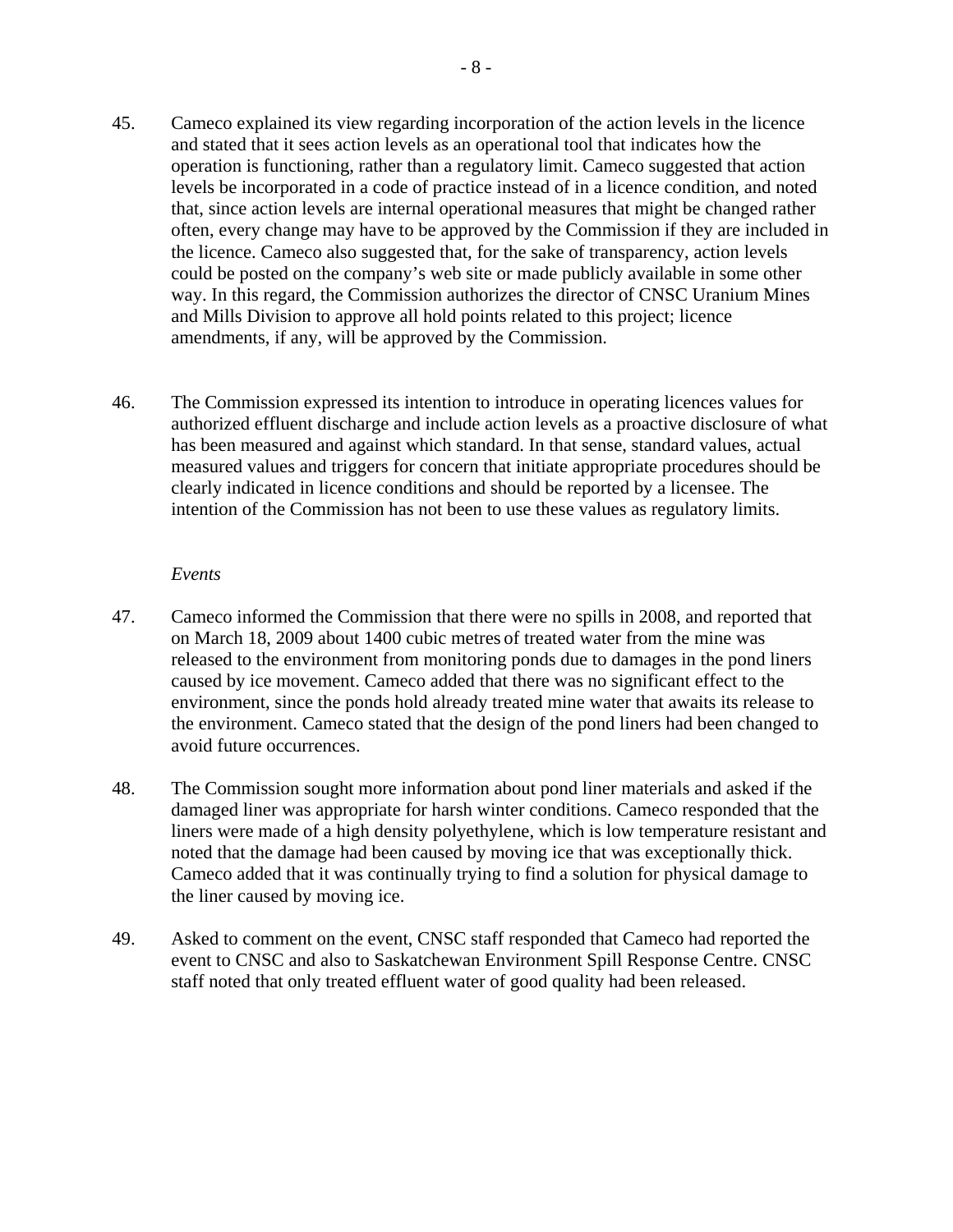#### *Conclusion on Environmental Protection*

<span id="page-11-0"></span>50. Based on this information, the Commission is satisfied that Cameco is making adequate provisions at its Cigar Lake Project to protect the environment.

#### **Operational Performance**

- 51. The Commission examined Cigar Lake's operational performance in order to establish the adequacy and effectiveness of Cameco's approach to safe operation of the facility. The area has been divided in four sub-programs encompassing mine operations, process operations, construction operations and fire protection. CNSC staff rated all subprograms and their implementation as meeting requirements.
- 52. The Commission expressed concerns about the level of presented information and lack of results of numerous conducted studies and evidence submitted in support of the outcomes of those studies. Cameco responded that the results of all conducted studies had been presented to CNSC staff, and that the documents presented to the Commission represent higher-level information. Cameco added that it is ready to provide information with higher level of details, if directed so. CNSC staff confirmed that detailed technical information had been obtained from Cameco through several reports and webcast teleconference, and that Cameco has been asked to compile the results of all studies conducted after the initial flooding. This information, if requested, could be tabled to the Commission. The Commission concluded that technically sound and consistent information should be presented in public documents and during the Commission proceedings. The Commission indicated that it does not necessarily need significant additional documentation, but that it rather expects the proponent and CNSC staff to provide adequate and more fulsome information on key matters or issues.

#### *Mine Operations*

- 53. Cameco informed the Commission on its revision to the basic mine design, as a result of the extensive geoscience work and the operational experience of Cameco's Mining Division. Cameco stated that an overview of the anticipated changes had been presented to representatives of Saskatchewan Labour. The presented revisions include expanded ground freezing and new water management strategy, as well as moving the development away from the unconformity.
- 54. CNSC staff reported to the Commission that, during the review period, CNSC staff, Saskatchewan Environment and Saskatchewan Labour had carried out regular compliance inspections of various aspects of the surface mining facility. CNSC staff added that Cameco had addressed all the Action Notices and Recommendations in a satisfactory and timely manner, and that necessary processes and systems are now in place to carry out the identified planned activities associated with Remediation Project Phases 1, 2, 3, 4, and development of Shaft 2.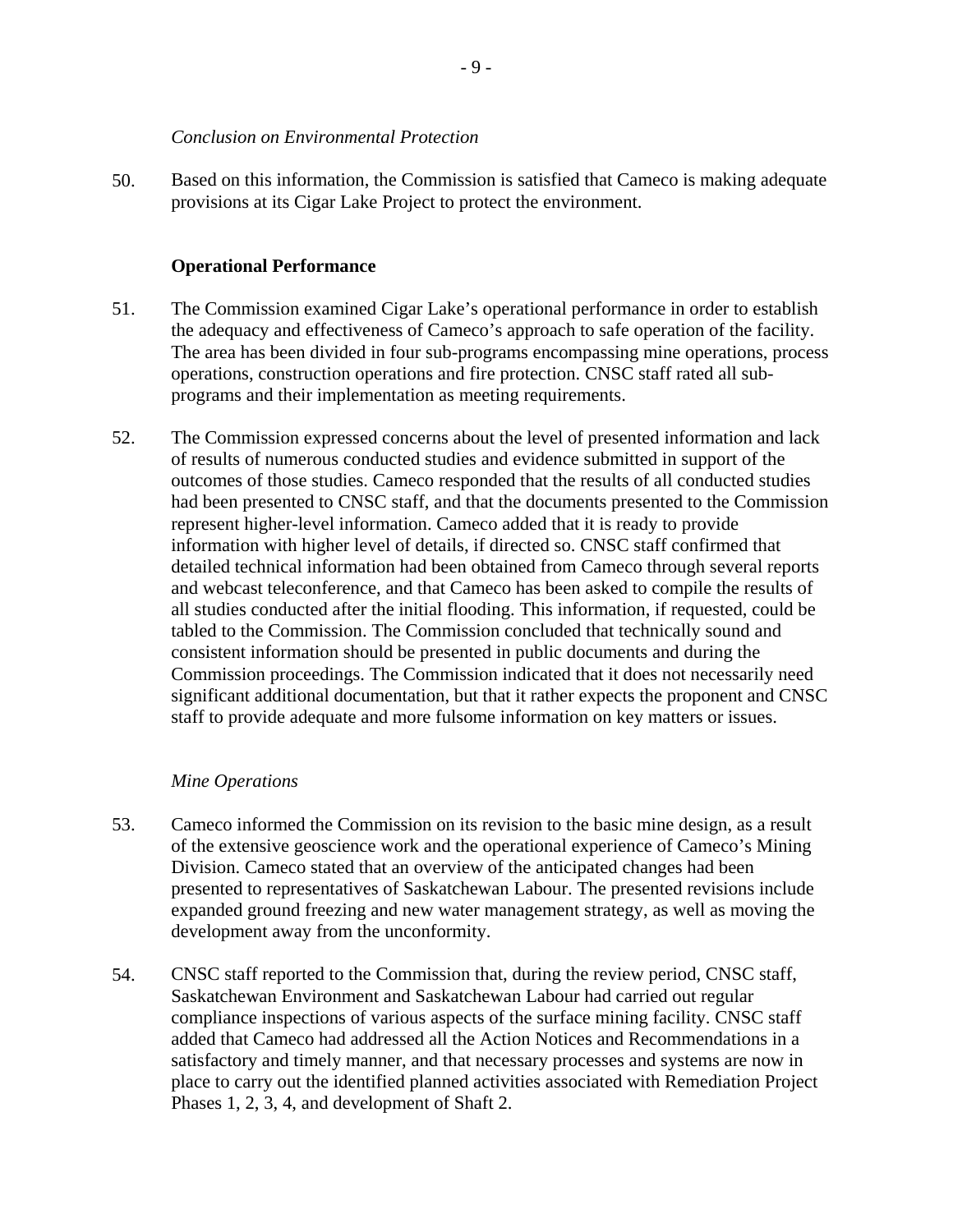<span id="page-12-0"></span>56. The Commission inquired about Cameco's recruitment practice and job opportunities for the neighbouring communities. Cameco responded that it has a Northern Affairs office in La Ronge where it keeps a proactive approach to identifying qualified individuals from all of the communities, including the English River First Nation. Cameco added that it has an extensive and positive relationship with numerous postsecondary institutions in the north, and that it is involved with high schools to help them to identify talented students and orient them towards engineering or other professional and technical positions with Cameco.

## *Process Operations*

- 57. CNSC staff reported to the Commission that Cameco had provided a revised Process Operations Program, which includes surface operations of mine dewatering, effluent treatment, sewage treatment and human consumptive water supplies; however, the underground processing operations have not been installed due to the flooded conditions. CNSC staff noted that the ongoing improvements throughout the program areas are well documented.
- 58. Cameco informed the Commission on the progress made in dewatering the mine and noted that the water management strategy employed at the Cigar Lake Project has been completely rebuilt to ensure continued safe access to the mine dewatering system in the worst-case inflow scenario. The water management system now consists of five separate operations: water collection and handling within the mine, mine dewatering, water storage, water treatment and effluent release. The capacity of the mine dewatering system will be increased progressively to reach capacity to continuously remove 1,900 or more cubic metres per hour  $(m^3/h)$ , which represents 50 % more than the maximum predicted inflow (installed pumping capacity will progressively reach 2 500 m<sup>3</sup>/h). This capacity will be achieved using several different systems operating in parallel in order to increase overall system reliability.
- 59. Cameco explained that the water treatment plant at Cigar Lake has a capacity of 550 m<sup>3</sup>/h, and with the recently installed contingency water treatment system now has a total capacity of 2 550 m<sup>3</sup>/h. The total surface storage capacity of the system is 104 000 m<sup>3</sup>. Cameco added that it had secured regulatory approval to discharge treated effluent at rates up to  $1100 \text{ m}^3$ /h during non-routine events.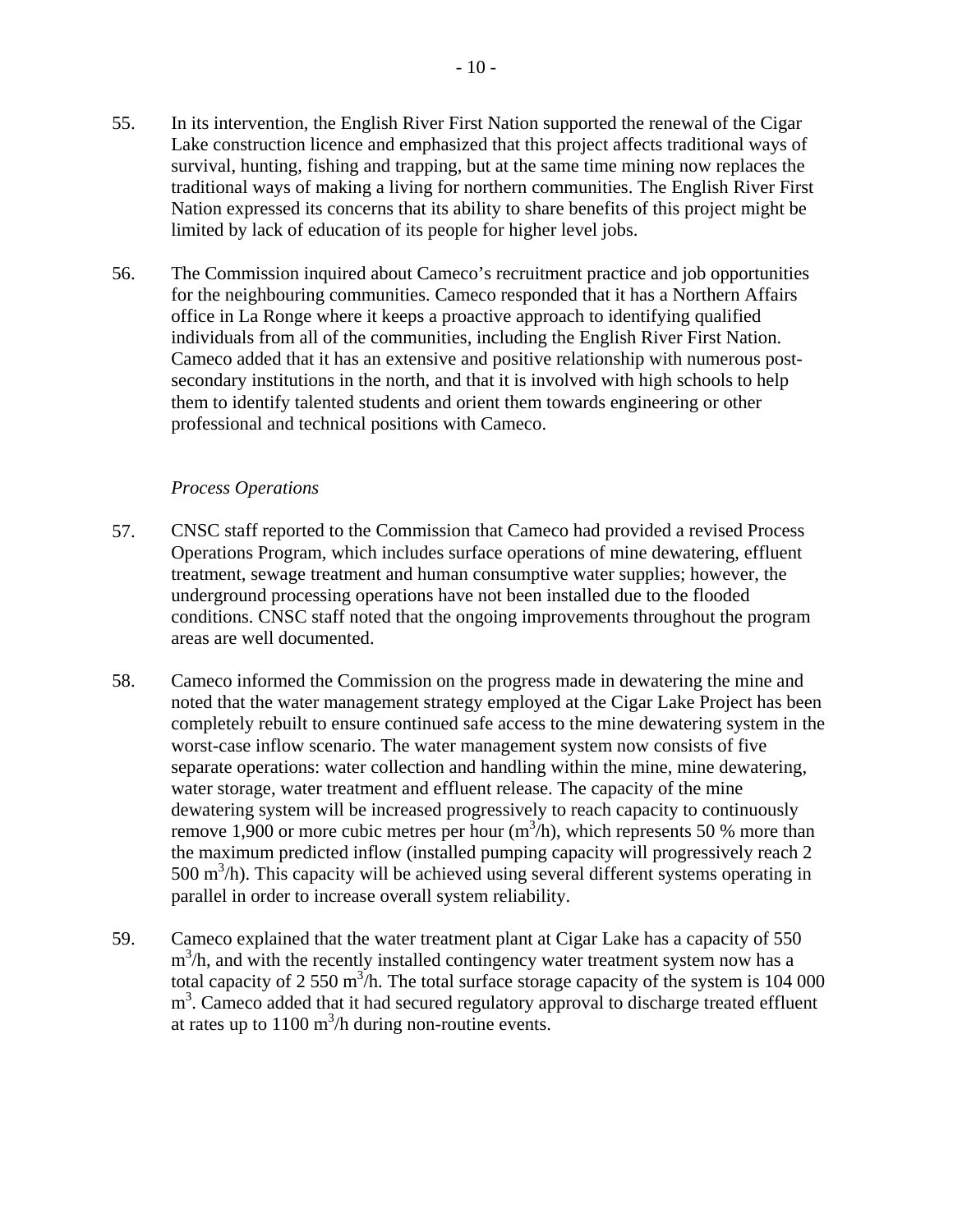- <span id="page-13-0"></span>60. Updating the Commission on its dewatering efforts, Cameco stated that it was expecting to take six to twelve months to dewater and secure the mine, depending on conditions of the shaft and underground workings.
- 61. The Commission inquired on the adequacy of pumping capacity and status of backup power. Cameco responded that current pumping capacity matches the projected catastrophic water inflow, and would be gradually increased for more security, reliability and redundancy. Cameco reiterated that it has  $104\ 000\ \text{m}^3$  of surface storage capacity and added that the mine, once dewatered, could operate as a storage area as well, which provides storage capacity of almost  $200\,000\,\mathrm{m}^3$ . With respect to the backup power, Cameco stated that it has diesel generators on site, so that pumping and other services at the site could be maintained independently from the electrical power grid.

#### *Construction Operations*

- 62. CNSC staff informed the Commission on its expectation that the licensee use managed processes to construct and manage construction, to commission and to maintain the integrity of the constructed facilities, and take all reasonable precautions to protect the workers and to control the release of nuclear and hazardous substances into the environment. Key elements of these precautions and associated controls are provided through the following programs related to construction operations:
	- Project Management Program;
	- Construction Management Program;
	- Commissioning Program; and
	- Maintenance Program.

All of these programs have been recently updated and revised and CNSC staff noted improvements in the overall approach towards these operations.

63. The Commission asked about the drilling method and status of works at Shaft No. 2. Cameco responded that the main purpose of the Shaft No. 2 is to provide ventilation for the entire underground development, as well as to serve as a secondary ingress to the mining and development. Cameco added that it uses conventional drilling and blasting techniques, and that its mining contractor provides the support in execution and planning for both shafts.

#### *Fire Protection*

64. Cameco informed the Commission that it had revised its Fire Protection Program based on site-specific activities and risks, and separated it from its Emergency Preparedness and Response Program*.* Detailed response and evacuation plans exist for all personnel and the highly trained emergency response personnel on site. These plans are practised through drills and exercises and are revised as required on an ongoing basis. CNSC staff confirmed that the Cigar Lake Project's Fire Protection Program is a standalone document, and that it was undergoing final CNSC staff review. As with other mines, CNSC staff is recommending new requirements for monitoring the Fire Protection Program, outlined in the Appendix E attached to the licence.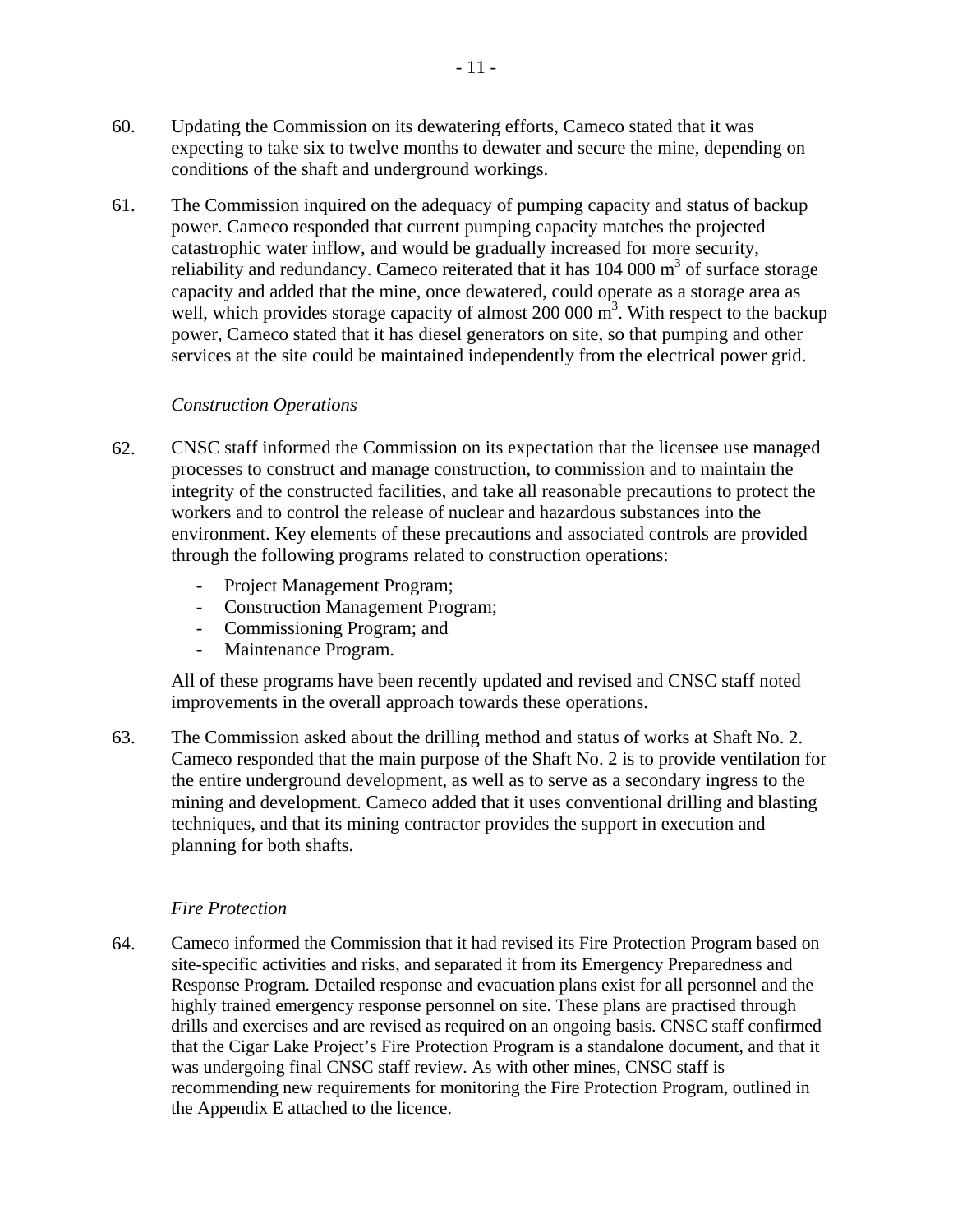- <span id="page-14-0"></span>65. Cameco added that fire protection for Cigar Lake includes fire safety plans and systems for maintenance, inspection and testing of the fire systems in all buildings on site. The maintenance staff is trained and systems are established to assure compliance with *National Fire Code* provisions for maintenance, testing and inspections. The staff training and implementation of the systems were completed in 2008.
- 66. CNSC staff reported that the Cigar Lake Project has extensive fire detection and suppression systems in place, and has a trained and equipped fire fighting and emergency response team. CNSC staff added that Cameco conducts regular drills of the emergency response plans to reduce risks from fires.
- 67. CNSC staff further informed the Commission that Third Party Review reports were submitted by the licensee to satisfy licence condition 4 of Appendix E. CNSC staff noted that the licensee has provided a corrective action plan with target completion dates to resolve the majority of the identified issues. It also noted that required procedures and processes have been developed, and training was underway to support their implementation.

## *Conclusion on Operational Performance*

68. Based on the above information and considerations, the Commission is satisfied that Cameco has sufficient controls in place so that the proposed activities continued operation of the facility will not adversely affect health and safety of persons or the environment.

#### **Performance Assurance**

69. Cameco informed the Commission that it has developed programs to support the management of the Cigar Lake Project. These programs form the Cigar Lake quality management system (QMS), the elements of which are incorporated into the management programs for governing site activities. CNSC staff rated the programs and their implementation as meeting requirements.

#### *Quality Management*

70. With respect to operational quality management, Cameco provided further details of its site-specific Quality Management Program based on Cameco's corporate system, which has been implemented to provide a systematic framework to align and integrate other management processes. Cameco added that increased documentation requirements for site activities represent a significant improvement to the Cigar Lake QMS. To facilitate the implementation of the documents, Cameco has improved accessibility through the development of a database and search tools, and through the development of training programs.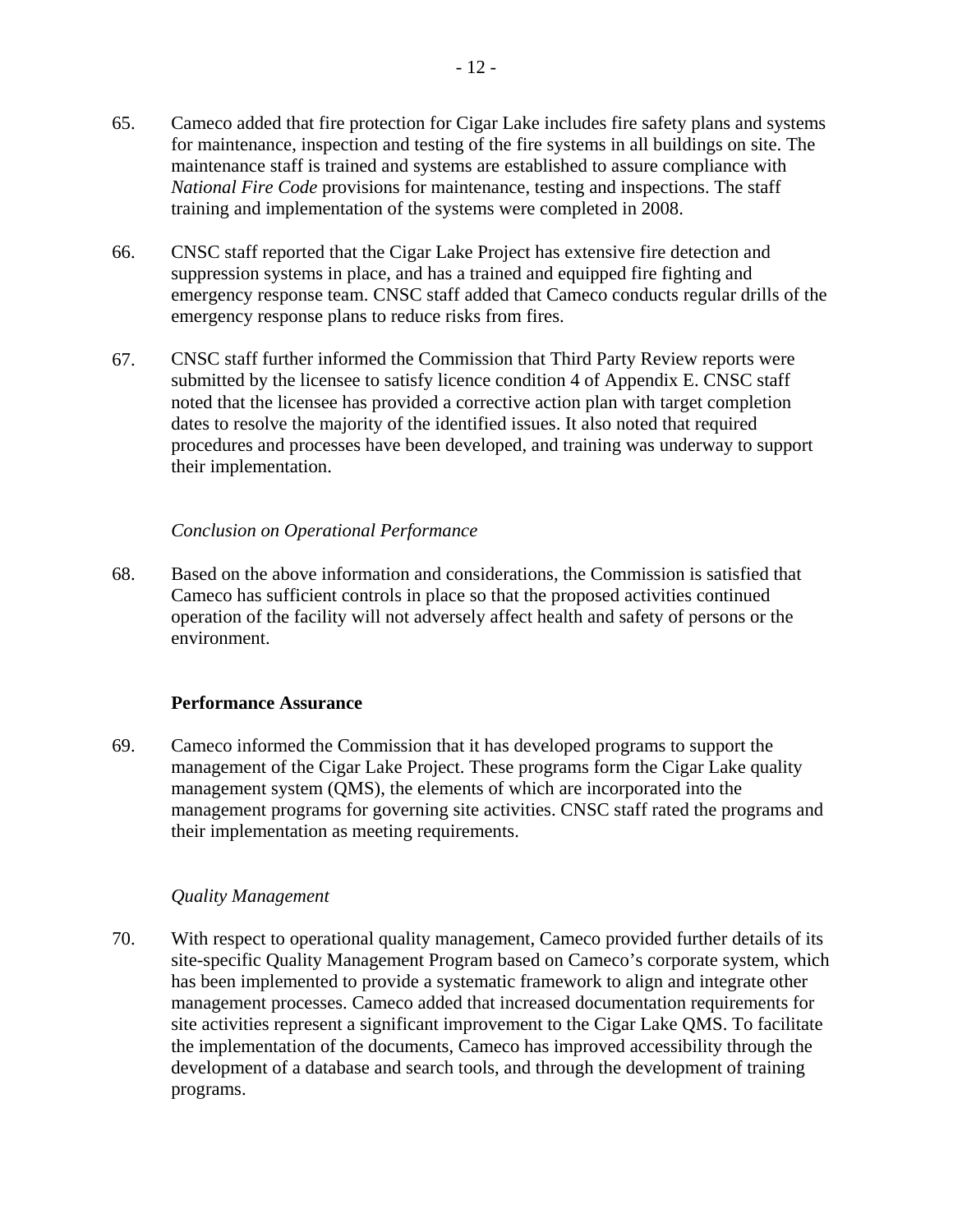- <span id="page-15-0"></span>71. Cameco stated that, among other activities, it was focusing on corrective actions; in 2007, it had initiated a corrective action protocol that had addressed the issues and commitments arising from the root cause analysis of the 2006 inflow events. Under this program, more than 150 activities or commitments were undertaken so far. Cameco further stated that all corrective actions required for Phases 2 and 3 of the mine remediation project have been completed and verified, and that another 29 activities, some of which were completed, were required for Phase 4. The remaining activities cannot be fully addressed before underground areas are assessed. Cameco added that all corrective actions related to Shaft No. 2 were complete and verified.
- 72. Cameco further stated that the implementation and verification of corrective actions led to revision and development of new management programs and procedures at Cigar Lake to assure diligence in the planning, assessment and execution of all activities.
- 73. With respect to governance, Cameco indicated that the organizational structure changes made in 2007 had enhanced corporate governance and oversight across Cameco's Saskatchewan mining operations and in particular at the Cigar Lake Project, which is currently under the single accountability of the site general manager who reports to the Major Projects Division. The major projects division is responsible for bringing Cigar Lake into production.
- 74. Cameco pointed out that Cigar Lake's management structure will evolve as the site moves towards production with construction management functions being replaced by operations management functions, and that revisions to be made would be communicated to the CNSC.
- 75. The Commission sought more information on differences in safety culture at different Cameco sites. Cameco informed the Commission about its efforts to institute quality management throughout the organisation since 2003, and stated that it had learned from the events, predominantly in 2006 and 2007, that establishing a solid safety culture at every one of its sites is a critical point in implementing a comprehensive quality management system. This process is still going on, so that differences from site to site reflect different levels in accepting this new corporate approach to building up safety culture.
- 76. CNSC staff confirmed a noticeable evolution in Cameco`s approach to safety culture and implementation of corporate-wide programs, and progress made at the Cigar Lake site.

## *Training*

77. Cameco informed the Commission that the documentation specifying the requirements of the training programs compliant with systematic approach to training (SAT) is now in place, and that Cameco had created a database to track and analyze the status and progress of training activities across the company. Cameco noted that the Cigar Lake Training and Development Program has been rewritten to incorporate and document the SAT process.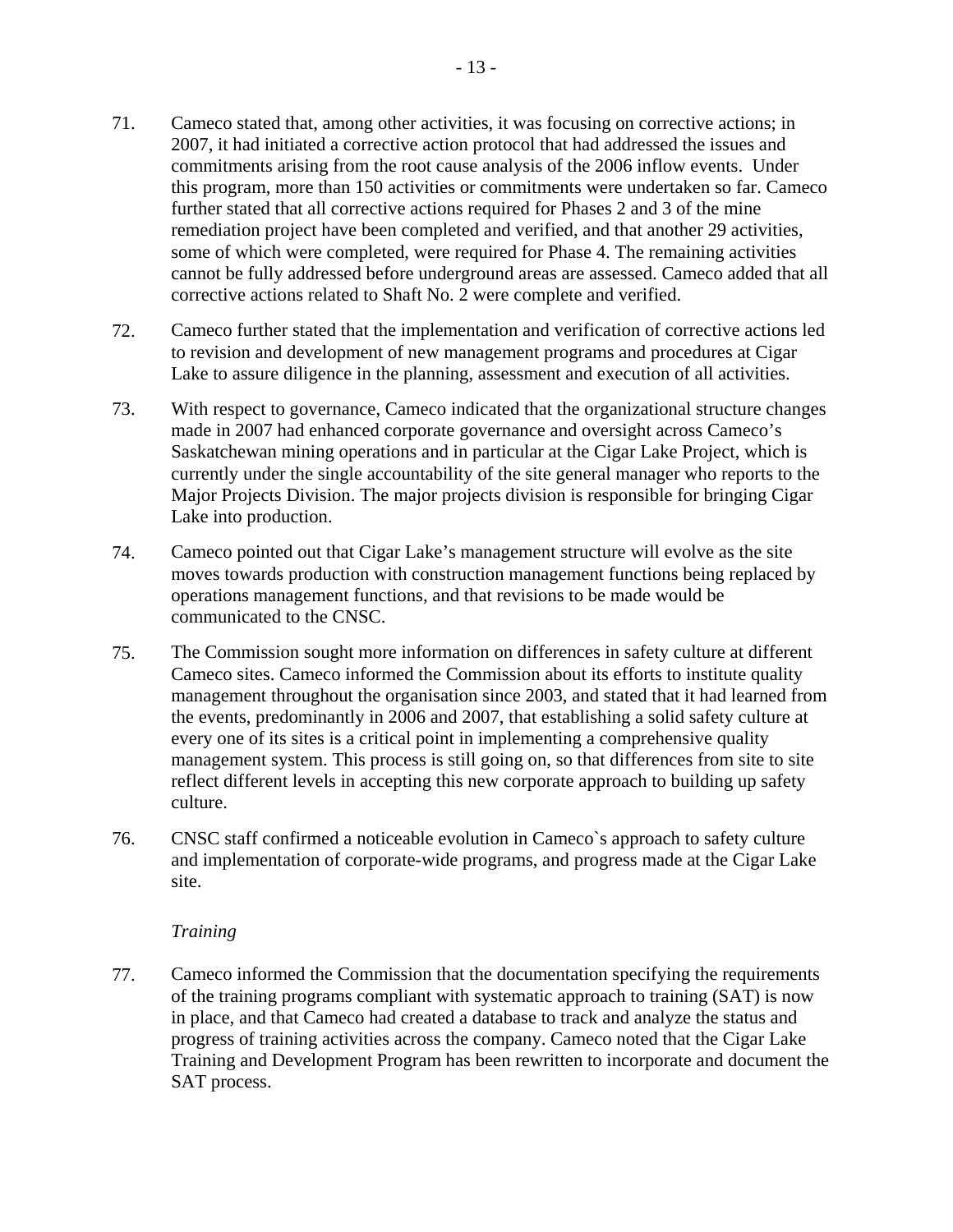- <span id="page-16-0"></span>78. Cameco stated that job-specific training was being developed following a task analysis of each position at Cigar Lake, and that the process is expected to be complete by the end of 2011.
- 79. CNSC staff stated that it was satisfied with a risk-based approach to Cameco's training program, which is currently being implemented, and noted that training in a variety of areas has been a significant part of the Cigar Lake Project since the mine flooding incidents. CNSC staff added that the developed training modules aim at providing all mine site staff with a better understanding and appreciation of the geology, hydrogeology and risks associated with mining at Cigar Lake. CNSC staff cited the development of "Water Inflow Prevention and Awareness" as a good example of SAT program application made in response to the TapRoot® corrective action recommendations.
- 80. CNSC staff rated the program as meeting requirements; however, CNSC staff is of the opinion that the SAT program implementation will take considerable time and resources, so it has assigned a rating of below requirements for the implementation of the Training Program.
- 81. The Commission asked what was the basis for evaluating Cameco's training program, since the full implementation of the SAT program will not be completed before 2011. CNSC staff responded that the basis for evaluation was the roll-out of the new program and the SAT program.
- 82. Based on the above information and considerations, the Commission is of the opinion that the outstanding issues in program implementation pose a low risk to the achievement of regulatory performance requirements and expectations and concludes that Cameco has in place the necessary programs to assure continued acceptable performance.

## **Emergency Preparedness**

83. With respect to Emergency Preparedness, CNSC staff informed the Commission that Cameco has a Site Crisis Management Team that operates from a Command Centre at the Cigar Lake site. It is composed of a command centre group of management and reference personnel and a field group that includes a Mine Rescue Team and an Emergency Rescue Team. These two teams of the field group have been formed from a mixture of management, staff and long-term contractors to respond to surface and underground emergencies. The training of the teams is based on existing provincial and nationally recognized training programs. Cameco's corporate crisis management team, located at Saskatoon headquarters, provides assistance to the Site Crisis Management Team.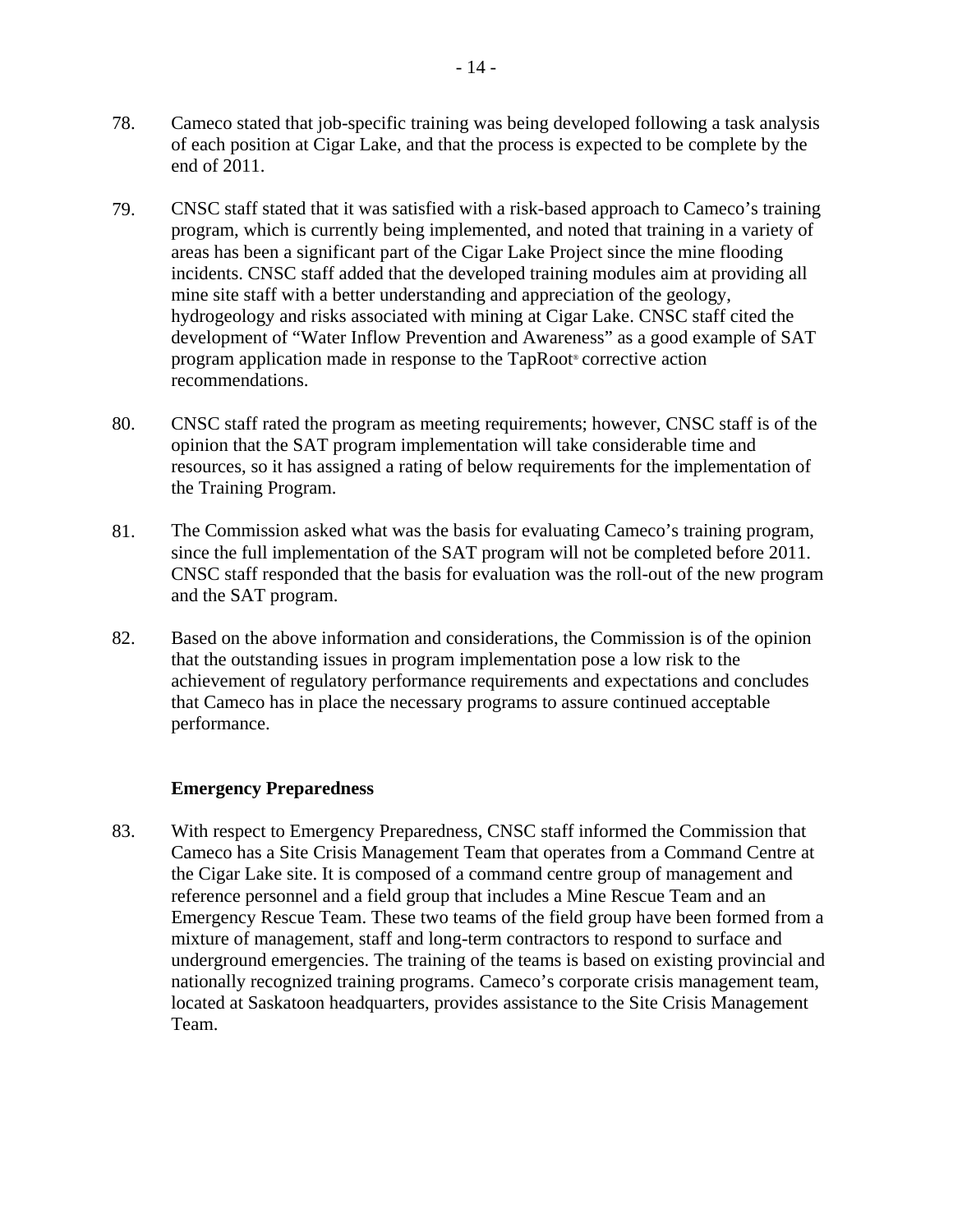- <span id="page-17-0"></span>84. CNSC staff further informed the Commission that Cameco had submitted its revised and updated Cigar Lake Emergency Preparedness and Response Program. Core elements of this program include emergency response, mine rescue, mine evacuation, first aid, fire-fighting and protection, and spill response. Testing of the components of the Emergency Preparedness and Response Program is carried out in accordance with *The Saskatchewan Mines Regulations*, *The Occupational and Health and Safety Regulations*, *Environmental Emergency Regulations* and *Metal Mining Effluent Regulations*.
- 85. CNSC staff reported that the program and its implementation have been rated as meeting requirements.
- 86. Based on this information, the Commission is satisfied that Cameco is making adequate provision in the area of emergency preparedness.

#### **Nuclear Security**

87. With respect to site physical security issues, the Commission was provided with separate, protected CMD 09-H12.A for its consideration.

#### **Safeguards**

- 88. CNSC staff informed the Commission that the licensee has in place a satisfactory procedure to facilitate the prompt access of the International Atomic Energy Agency (IAEA) inspectors upon request. During this review period, no access requests from the IAEA were received.
- 89. Based on the information received, the Commission is satisfied that Cameco has made adequate provisions in the areas of safeguards and measures necessary for implementing international agreements to which Canada has agreed.

#### **Decommissioning Plan and Financial Guarantee**

- 90. Cameco informed the Commission that the current approved decommissioning plan include all construction activities to the end of Phase 5, and the cost estimate amounts to \$27.7 million. This amount is secured with irrevocable letters of credit issued to the Saskatchewan Environment in the event of insolvency of Cigar Lake's owners prior to decommissioning.
- 91. CNSC staff informed the Commission that the financial guarantee amount has been provided through irrevocable letters of credit by the Cigar Lake Project joint venture owners in amounts based on percentage ownership.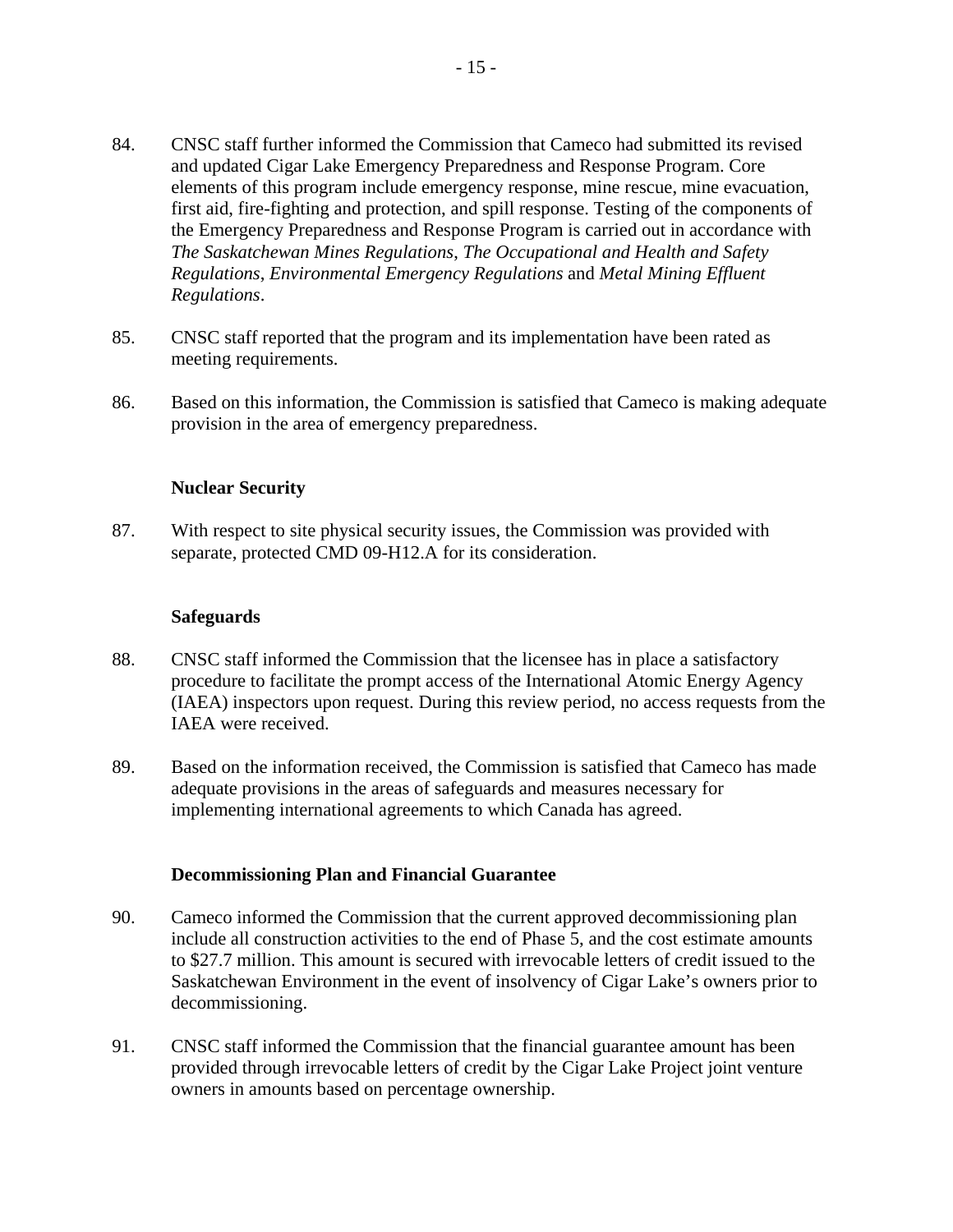- <span id="page-18-0"></span>92. The Commission sought more information on periodic reviews of the decommissioning plan and asked whether the estimation of \$27.7 million projects was made for the full, four-year licence period. CNSC staff responded that the estimate was based on the underground workings that would occur during the proposed licence period, including the existing infrastructure. CNSC staff added that reassessments of financial guarantees are usually done every five years, and that the current financial guarantee was approved by a Panel of the Commission on February 25, 2009.
- 93. The Commission is of the opinion that the revised decommissioning plan and financial guarantee, as proposed, are acceptable. The Commission notes that any changes to the decommissioning cost estimate shall be brought forward to the Commission for consideration.

## **Public Information**

- 94. Cameco informed the Commission that it follows its Public Information Program to provide information about site activities and to consult with people in communities surrounding its operations, on a regular basis. Consultation occurs formally through Cameco and other government-sponsored committees, as well as informally through site tours, community visits and general public information sessions that include the Northern Saskatchewan Environment Quality Committee (NSEQC), the Northern Mines Monitoring Secretariat (NMMS), the Mudjatik Co-Management Board, and the Northern Labour Market Committee.
- 95. Cameco provided more details on the information it disseminates to its target audience and listed meetings with the members of the Athabasca Working Group and Athabasca Environmental Quality Committee. Cameco added that the representatives of the Cigar Lake Project visited the Athabasca communities of Uranium City, Fond du Lac, Stony Rapids and Wollaston as part of the Northern Energy Tour.
- 96. Cameco reported that interest in the Cigar Lake Project is high in the remote communities of the Athabasca Basin, primarily as a source of high-quality employment and business opportunities for northern people.
- 97. CNSC staff stated that Cameco's Public Information Program is assessed against criteria set out in Regulatory Guide G-217, *Licensee Public Information Programs[5](#page-18-1)*  , and that the program is also evaluated by third party surveys. CNSC staff added that officials of the CNSC and Saskatchewan Environment have been directly engaged alongside Cameco and community members in facilitating site tours, environmental monitoring and the development of site remediation and mitigation options.

<span id="page-18-1"></span> $\overline{a}$ <sup>5</sup> Published by CNSC in January 2004, ISBN 0-662-35875-9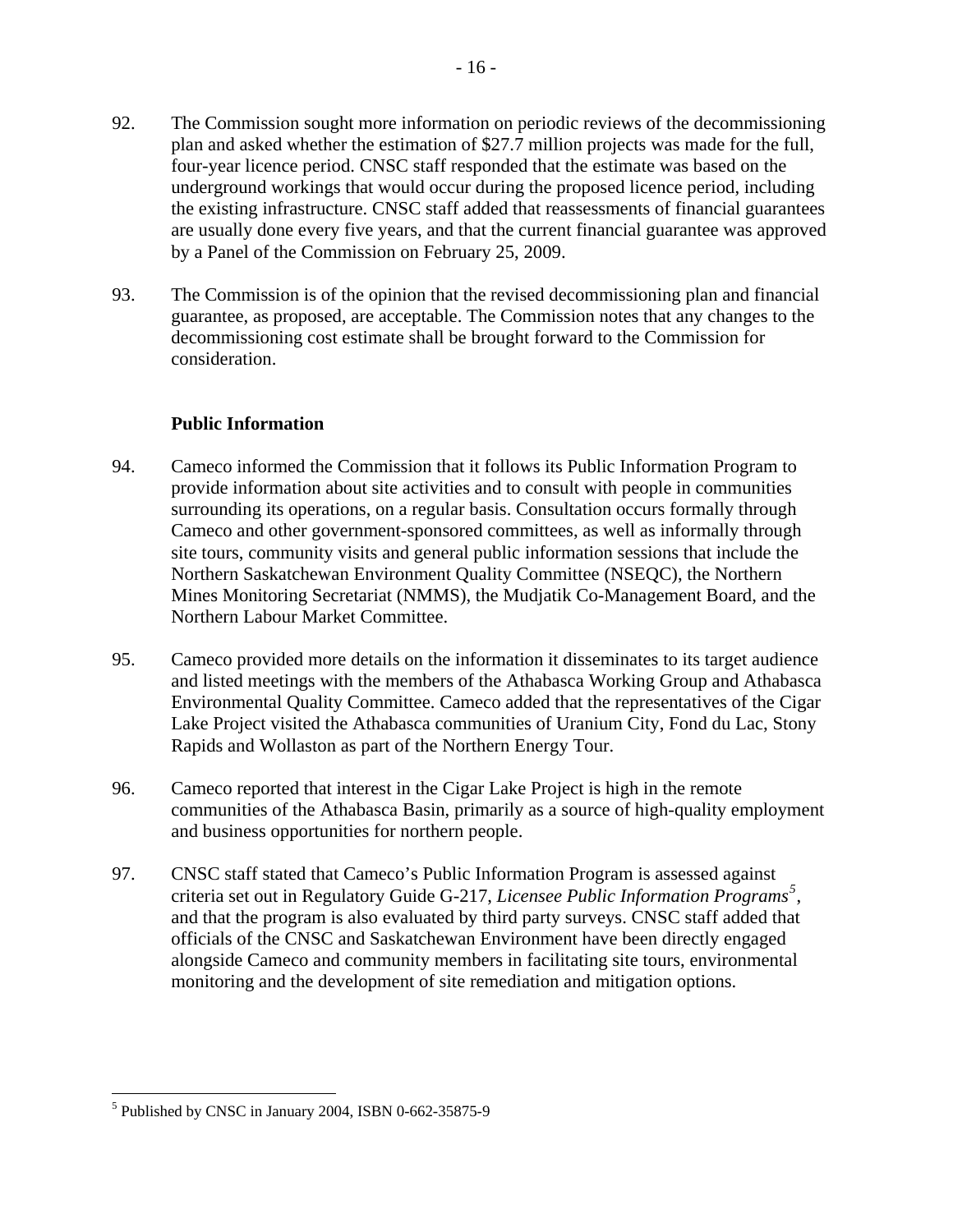- <span id="page-19-0"></span>98. With respect to Aboriginal consultation, CNSC staff reported that the Cigar Lake mine is within the boundaries of Treaty Ten, signed in 1906 with the ancestors of present-day First Nations. Additionally, the Athabasca Denesuline claimed an area that includes the area where Cigar Lake is located as their traditional territory; they identified their traditional use of Waterbury Lake and surroundings. Consultations will take place with the Athabasca Denesuline in the environmental assessment process to better understand whether the Cigar Lake Water Inflow Management Project (separate and independent from Cigar Lake Renewal Project) will adversely affect the aquatic ecosystems of Aline Creek and Seru Bay. CNSC staff stated that no changes to licence renewal for Cigar Lake Project are expected.
- 99. The Métis Nation Saskatchewan (MN-S) has also provided comments for the environmental assessment process for the Cigar Lake Water Inflow Management Project. CNSC staff stated that there are no MN-S locals in proximity to the Cigar Lake mine.
- 100. The Commission is satisfied that Cameco has in place a developed public information program and expresses the view that the program should continue to provide meaningful information in a clear and understandable manner to the public.

## **Cost Recovery**

101. CNSC staff reported to the Commission that Cameco Corporation is in good standing with the Canadian Nuclear Safety Commission's *Cost Recovery Fees Regulations*<sup>[6](#page-19-1)</sup>, with respect to the payment of licensing fees for its Cigar Lake Project.

#### **Application of the** *Canadian Environmental Assessment Act*

- 102. Before making a decision, the Commission must be satisfied that all applicable requirements of the *Canadian Environmental Assessment Act[7](#page-19-2)* (CEAA) have been fulfilled.
- 103. CNSC staff stated that Cameco's proposed remediation activities are related to accidents and events considered by the Commission in the original proposal to construct and operate the Cigar Lake Project. The Commission had concluded that the Screening Report for the original proposal was complete and met the requirements of the CEAA, and that the project, taking into account the appropriate mitigation measures identified in the Screening Report, was not likely to cause significant adverse environmental effects.

<span id="page-19-1"></span> 6 Statutory Orders and Regulations, S.O.R./2003-212.

<span id="page-19-2"></span><sup>7</sup> Statutes of Canada, S.C. 1992, c. 37.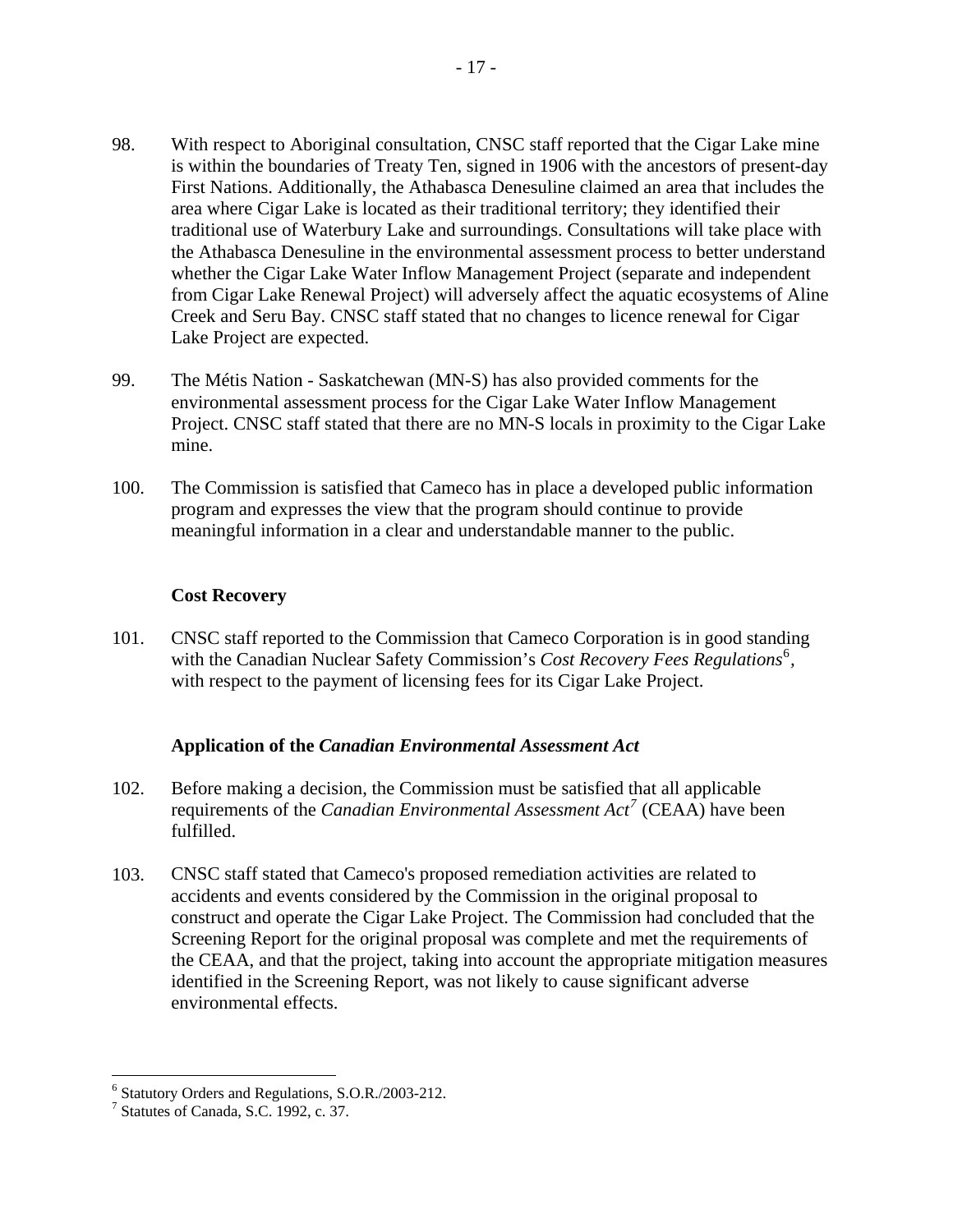<span id="page-20-0"></span>104. Based upon the above assessment, the Commission is satisfied that an environmental assessment is not required before the Commission may consider and make a decision on this licence renewal application for the Cigar Lake Project under the NSCA.

### **Licence Length and Interim Reporting**

- 105. Cameco requested and CNSC staff recommended a licence term of four years beginning January 1, 2010 and ending December 31, 2013. The CNSC staff's recommendation is based on the criteria provided within CMD 02-M12 *New Staff Approach to Recommending Licence Periods*.
- 106. The Commission inquired on reporting and requested that CNSC staff present an interim report. CNSC staff noted that Cameco should submit the revised Mine Plan, to be approved by the Commission or by a person authorized by the Commission, before it proceeds to Phase 5 activities, and that an interim report could be prepared at that time.
- 107. Based on the above information and considerations, the Commission accepts the proposed four-year licence term. With respect to interim reporting, the Commission requests that Cameco and CNSC staff present to the Commission an interim report on progress of remediation and the safety performance at the Cigar Lake Project at a public proceeding of the Commission, at the time of an approval for Phase 5 activities, in approximately May 2011.

#### **Conclusion**

- 108. The Commission has considered the information and submissions received from Cameco, CNSC staff and intervenors as presented in the material on the record.
- 109. The Commission concludes that an environmental assessment under the CEAA is not required before the Commission may make its decision with respect to the application for the renewal of the licence.
- 110. The Commission is satisfied that the applicant meets the requirements of subsection 24 (4) of the NSCA. The Commission is of the opinion that Cameco is qualified to carry on the activities that will be permitted under the licence. The Commission is also of the opinion that in carrying on those activities, Cameco will make adequate provision for the protection of the environment, the health and safety of persons and the maintenance of national security and measures required to implement international obligations to which Canada has agreed.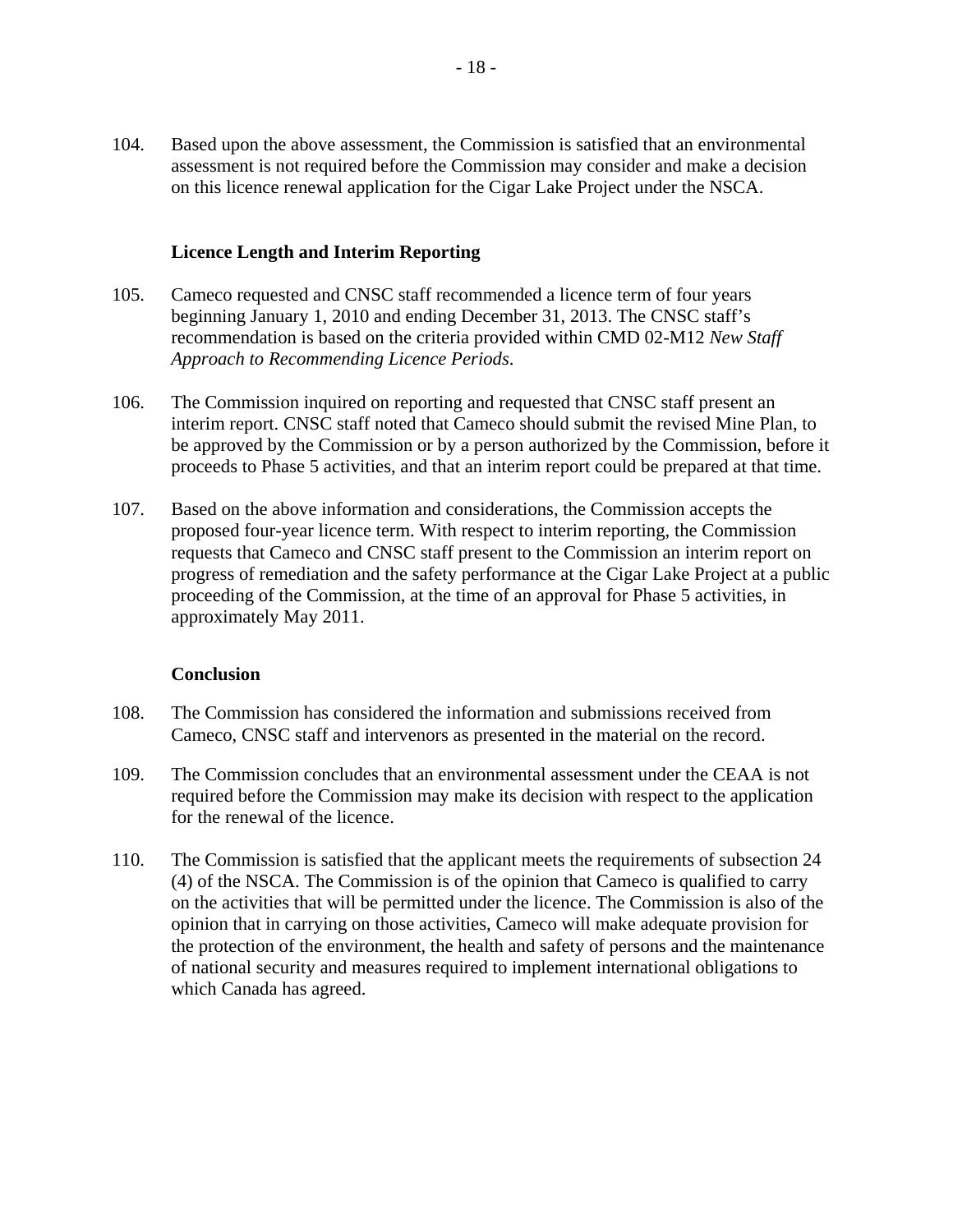- 111. The Commission therefore renews, pursuant to section 24 of the NSCA, Cameco's Cigar Lake Project Uranium Mine Construction Licence, for a period of four years. The Commission includes in the licence the conditions recommended by CNSC staff, as set out in the draft licence attached to CMD 09-H12. However, the Commission modifies . Appendix D of the licence regarding action levels to show clear distinction between required regulatory limits and reportable values that would include interim action levels.
- 112. The Commission requests that Cameco and CNSC staff prepare an interim report that will provide a summary of the remediation activities and safety performance of the Cigar Lake Project. The reports shall be presented at the proceedings of the Commission in approximately May 2011.

 $\frac{l}{\text{del}}$ .  $\frac{l}{\text{Delta}}$  DE

**DEC** 

Michael Binder Date President Canadian Nuclear Safety Commission